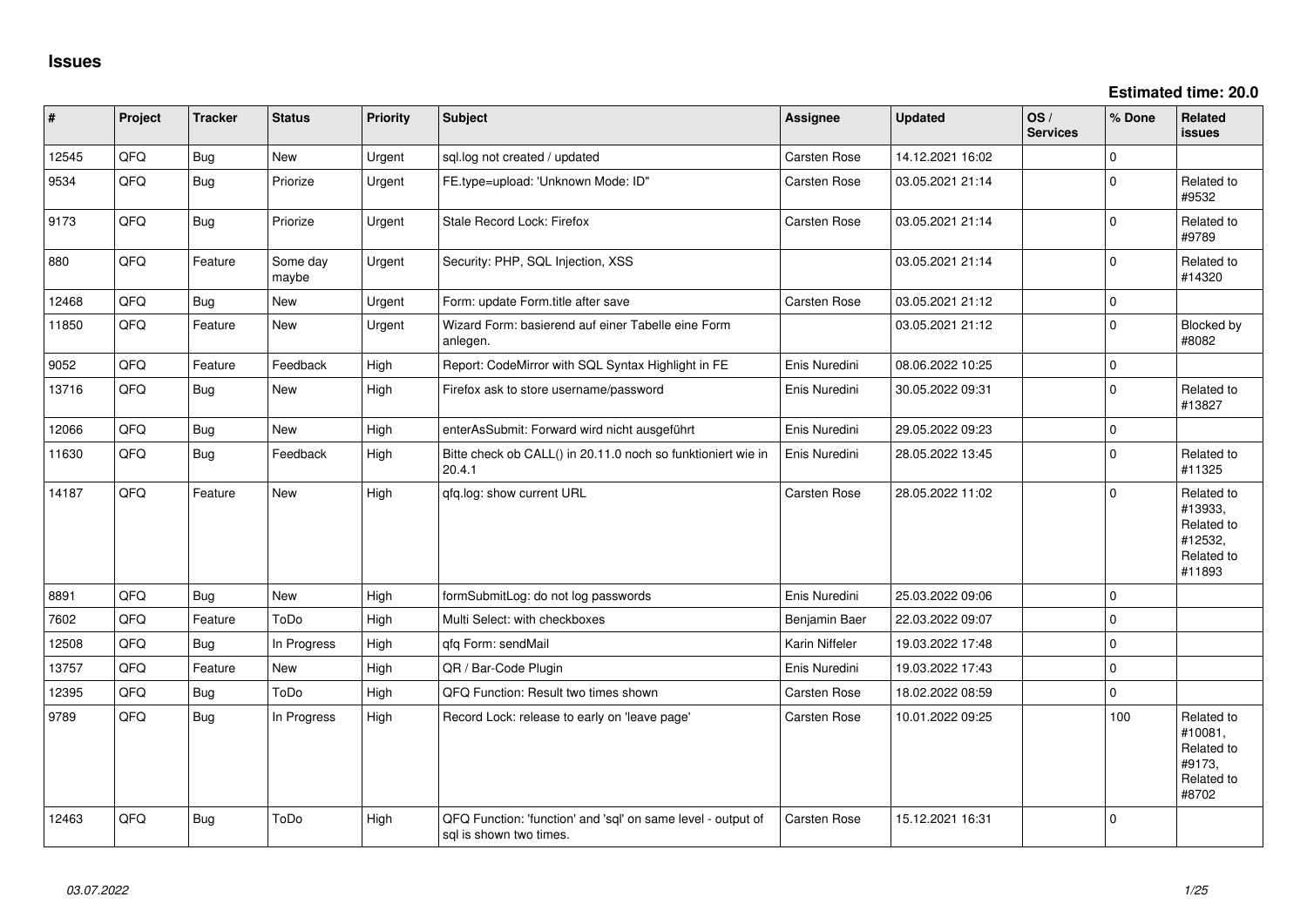| #     | Project | <b>Tracker</b> | <b>Status</b> | <b>Priority</b> | <b>Subject</b>                                                                                                                        | Assignee            | <b>Updated</b>   | OS/<br><b>Services</b> | % Done         | Related<br>issues                               |
|-------|---------|----------------|---------------|-----------------|---------------------------------------------------------------------------------------------------------------------------------------|---------------------|------------------|------------------------|----------------|-------------------------------------------------|
| 12544 | QFQ     | Feature        | New           | High            | a) ' AS _link' new also as ' AS _format', b) sortierung via<br>'display: none;', c) '_format' benoeitgt nicht zwingend<br>u/U/p/m/z/d | Carsten Rose        | 14.12.2021 16:03 |                        | $\mathbf{0}$   |                                                 |
| 12702 | QFQ     | Bug            | <b>New</b>    | High            | templateGroup: broken in multiDb Setup                                                                                                | <b>Carsten Rose</b> | 14.12.2021 16:02 |                        | $\mathbf 0$    |                                                 |
| 12974 | QFQ     | Bug            | New           | High            | Sanitize Queries in Action-Elements                                                                                                   | Carsten Rose        | 07.12.2021 17:19 |                        | $\mathbf 0$    |                                                 |
| 12670 | QFQ     | Bug            | New           | High            | Dropdown-Menu classes können nicht mehr angegeben<br>werden                                                                           | <b>Carsten Rose</b> | 07.12.2021 17:19 |                        | $\mathbf 0$    |                                                 |
| 12532 | QFQ     | Feature        | New           | High            | SIP-Parameter bei Seitenaufruf in Browser-Console<br>anzeigen                                                                         | <b>Carsten Rose</b> | 07.12.2021 17:19 |                        | $\Omega$       | Related to<br>#11893,<br>Related to<br>#14187   |
| 12513 | QFQ     | Bug            | New           | High            | Implement server side check of maxlength                                                                                              | <b>Carsten Rose</b> | 07.12.2021 17:19 |                        | $\mathbf 0$    |                                                 |
| 12186 | QFQ     | Feature        | <b>New</b>    | High            | TinyMCE Config für Objekte                                                                                                            | <b>Carsten Rose</b> | 07.12.2021 17:19 |                        | $\mathbf 0$    | <b>Blocks</b><br>#12632                         |
| 10114 | QFQ     | Feature        | New           | High            | Symbol (Link): 'G:' (Glyphicon) replaced by 'i:' (icon)                                                                               |                     | 07.12.2021 17:19 |                        | $\Omega$       | Related to<br>#3797,<br>Related to<br>#4194     |
| 6116  | QFQ     | Bug            | Priorize      | High            | value of checkbox not saved                                                                                                           | <b>Carsten Rose</b> | 07.12.2021 17:19 |                        | $\mathbf 0$    |                                                 |
| 8082  | QFQ     | Feature        | Priorize      | High            | Contact form without saving record                                                                                                    | <b>Carsten Rose</b> | 07.12.2021 15:20 |                        | $\Omega$       | Related to<br>#8587,<br><b>Blocks</b><br>#11850 |
| 8204  | QFQ     | Feature        | Priorize      | High            | Position 'required mark'                                                                                                              | <b>Carsten Rose</b> | 16.06.2021 13:44 |                        | $\mathbf 0$    |                                                 |
| 9121  | QFQ     | Bug            | Priorize      | High            | sip links have r and __dbIndexData set                                                                                                | <b>Carsten Rose</b> | 12.06.2021 10:41 |                        | $\mathbf 0$    |                                                 |
| 9347  | QFQ     | Bug            | New           | High            | FE.type=upload with dynamic show/hidden: required not<br>detected                                                                     | <b>Carsten Rose</b> | 12.06.2021 10:40 |                        | $\mathbf{0}$   | Related to<br>#5305,<br>Related to<br>#12398    |
| 9531  | QFQ     | Bug            | New           | High            | FE File: Dynamic Update / modeSgl / required detected<br>even it not set                                                              | <b>Carsten Rose</b> | 11.06.2021 20:32 |                        | $\Omega$       | Related to<br>#12398                            |
| 11893 | QFQ     | Feature        | New           | High            | Broken SIP: a) only report one time, b) only report in main<br>column                                                                 | <b>Carsten Rose</b> | 12.05.2021 12:13 |                        | $\mathbf{0}$   | Related to<br>#12532,<br>Related to<br>#14187   |
| 9517  | QFQ     | Feature        | In Progress   | High            | Input multiple tags with typeahead                                                                                                    | Carsten Rose        | 03.05.2021 21:14 |                        | 40             | Related to<br>#10150                            |
| 9548  | QFQ     | Feature        | Feedback      | High            | FormElement: Pattern mismatch - optional report only on<br>focus lost                                                                 | Benjamin Baer       | 03.05.2021 21:14 |                        | $\mathbf 0$    |                                                 |
| 8962  | QFQ     | Feature        | New           | High            | allow for form fields with identical names                                                                                            | Carsten Rose        | 03.05.2021 21:14 |                        | $\overline{0}$ |                                                 |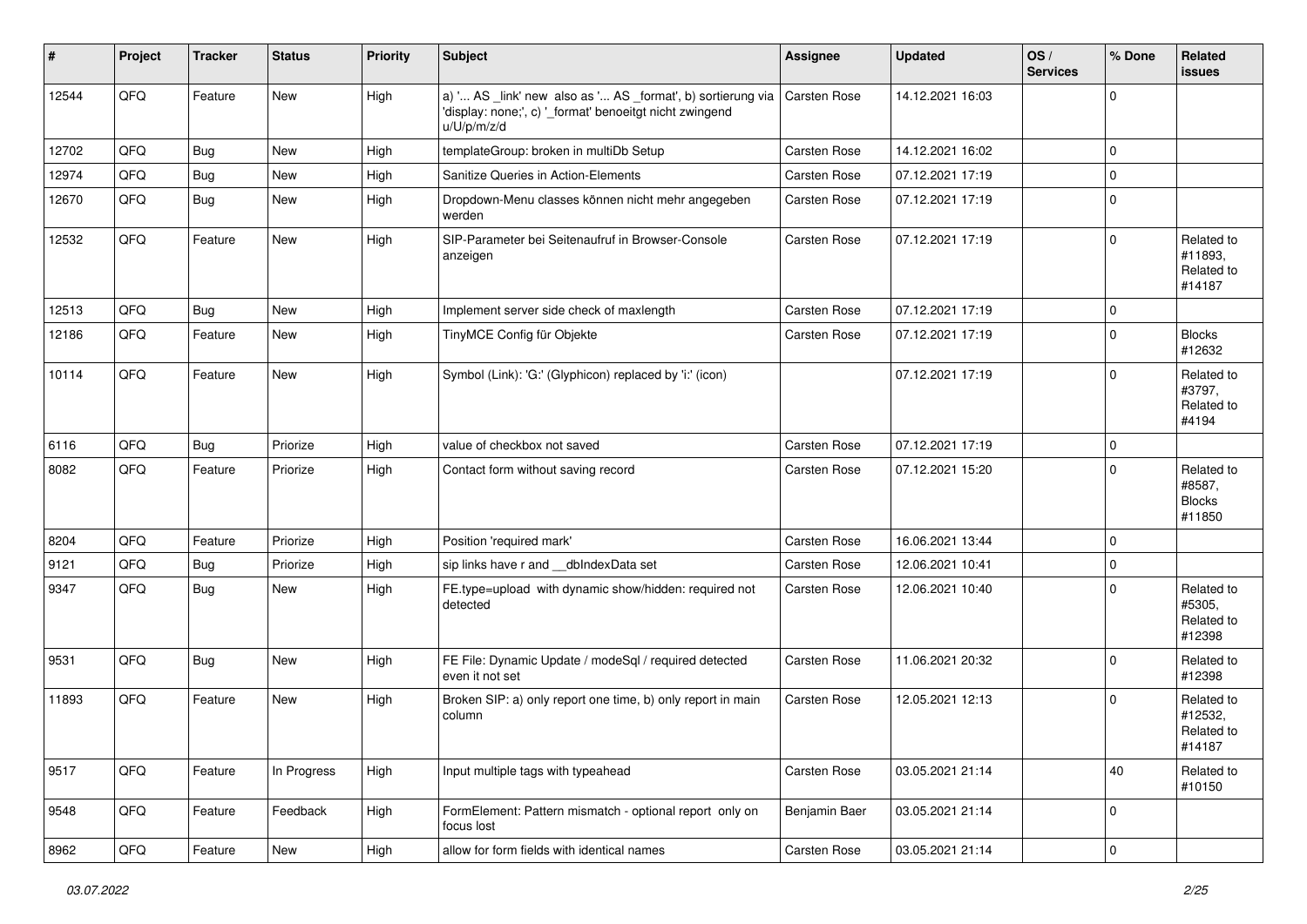| #     | Project | <b>Tracker</b> | <b>Status</b>     | <b>Priority</b> | <b>Subject</b>                                                                                         | <b>Assignee</b>     | <b>Updated</b>   | OS/<br><b>Services</b> | % Done         | <b>Related</b><br>issues                    |
|-------|---------|----------------|-------------------|-----------------|--------------------------------------------------------------------------------------------------------|---------------------|------------------|------------------------|----------------|---------------------------------------------|
| 8668  | QFQ     | Bug            | <b>New</b>        | High            | Pill disabled: dyamic mode 'hidden' not respected - FE is still<br>required                            | Carsten Rose        | 03.05.2021 21:14 |                        | $\Omega$       |                                             |
| 8431  | QFQ     | Bug            | <b>New</b>        | High            | autocron.php with wrong path                                                                           | <b>Carsten Rose</b> | 03.05.2021 21:14 |                        | $\mathbf 0$    |                                             |
| 8083  | QFQ     | Bug            | <b>New</b>        | High            | FormEditor: primary table list does not respect<br>'indexDb={{indexData:Y}}'                           | <b>Carsten Rose</b> | 03.05.2021 21:14 |                        | $\mathbf 0$    | Has duplicate<br>#6678                      |
| 7899  | QFQ     | Bug            | New               | High            | Fe.type=password / retype / required: always complain<br>about missing value                           | Carsten Rose        | 03.05.2021 21:14 |                        | $\mathbf 0$    |                                             |
| 7850  | QFQ     | Feature        | <b>New</b>        | High            | Upload records: non 'pathFileName' column                                                              | <b>Carsten Rose</b> | 03.05.2021 21:14 |                        | $\mathbf 0$    |                                             |
| 7650  | QFQ     | Bug            | <b>New</b>        | High            | Optional do not show 'required' sign on FormElement                                                    | <b>Carsten Rose</b> | 03.05.2021 21:14 |                        | $\pmb{0}$      |                                             |
| 5715  | QFQ     | Feature        | <b>New</b>        | High            | <b>PDF Caching</b>                                                                                     | <b>Carsten Rose</b> | 03.05.2021 21:14 |                        | $\overline{0}$ | Related to<br>#5851,<br>Related to<br>#6357 |
| 5459  | QFQ     | Bug            | <b>New</b>        | High            | Multi DB: spread system tables between 'QFQ' and<br>'Data'-DB                                          | <b>Carsten Rose</b> | 03.05.2021 21:14 |                        | $\mathbf 0$    | Related to<br>#4720                         |
| 5221  | QFQ     | Bug            | <b>New</b>        | High            | Download Dialog: Bleibt stehen in FF wenn Datei<br>automatisch gespeichert wird.                       | <b>Carsten Rose</b> | 03.05.2021 21:14 |                        | $\Omega$       |                                             |
| 4279  | QFQ     | <b>Bug</b>     | Some day<br>maybe | High            | config.linkVars lost                                                                                   | Carsten Rose        | 03.05.2021 21:14 |                        | $\Omega$       |                                             |
| 4258  | QFQ     | Feature        | Some day<br>maybe | High            | System Defaults: Forms                                                                                 | Carsten Rose        | 03.05.2021 21:14 |                        | 0              |                                             |
| 3990  | QFQ     | Feature        | Some day<br>maybe | High            | custom class definition: add space automatically                                                       | <b>Carsten Rose</b> | 03.05.2021 21:14 |                        | $\Omega$       |                                             |
| 3967  | QFQ     | Feature        | Some day<br>maybe | High            | Report: Checkbox, Radio, Dropdown, Input welches ohne<br>Submit funktioniert - 'Inline-Form'           | <b>Carsten Rose</b> | 03.05.2021 21:14 |                        | $\Omega$       |                                             |
| 3727  | QFQ     | Feature        | <b>New</b>        | High            | Security: Session Hijacking erschweren                                                                 | Carsten Rose        | 03.05.2021 21:14 |                        | 0              |                                             |
| 3848  | QFQ     | Feature        | Some day<br>maybe | High            | Antivirus check fuer Upload files in qfq?                                                              | Carsten Rose        | 03.05.2021 21:14 |                        | $\overline{0}$ | Related to<br>#4131                         |
| 3570  | QFQ     | Bug            | Some day<br>maybe | High            | Formular mit prmitnew permitEdit=Always wird nicht<br>aufgerufen (ist leer)                            | Carsten Rose        | 03.05.2021 21:14 |                        | $\Omega$       |                                             |
| 3109  | QFQ     | Bug            | Some day<br>maybe | High            | RealUrl: Links werden nicht korrekt gerendert                                                          | <b>Carsten Rose</b> | 03.05.2021 21:14 |                        | $\Omega$       |                                             |
| 3061  | QFQ     | <b>Bug</b>     | Some day<br>maybe | High            | winstitute: mysql connection durcheinander - nmhp17<br>(ag7)/QFQ arbeitet mit DB/Tabellen von biostat. | <b>Carsten Rose</b> | 03.05.2021 21:14 |                        | $\Omega$       |                                             |
| 11237 | QFQ     | Bug            | <b>New</b>        | High            | Radiobutton / parameter.buttonClass= btn-default - kein dirty<br>Trigger                               | Benjamin Baer       | 03.05.2021 21:12 |                        | $\mathbf 0$    | Related to<br>#10766                        |
| 11057 | QFQ     | Bug            | <b>New</b>        | High            | Checkboxes ohne span.checkmark im Report werden<br>ausgeblendet                                        | Benjamin Baer       | 03.05.2021 21:12 |                        | $\Omega$       | Related to<br>#11039                        |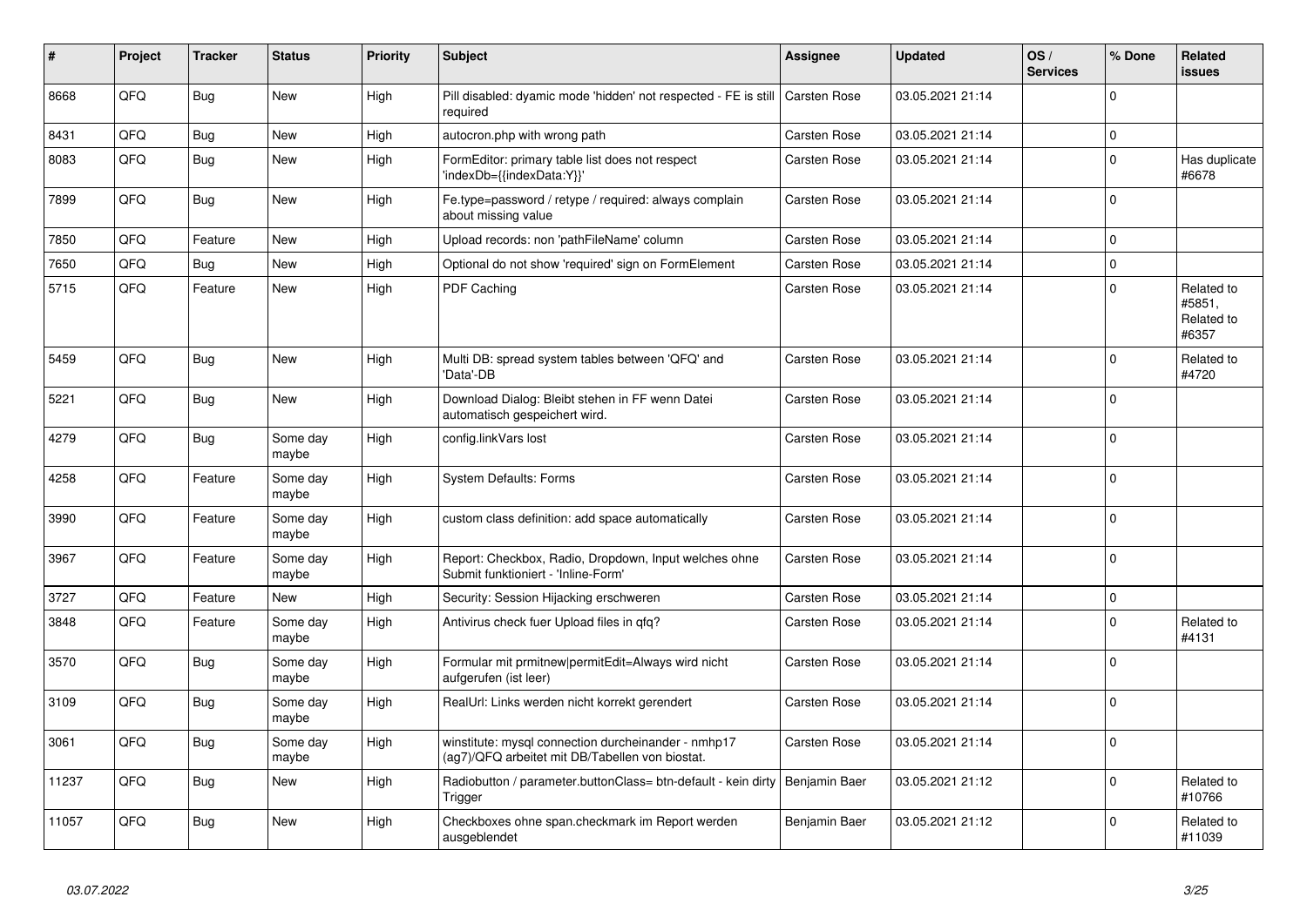| #     | Project | <b>Tracker</b> | <b>Status</b> | Priority | <b>Subject</b>                                                                                         | Assignee            | <b>Updated</b>   | OS/<br><b>Services</b> | % Done       | Related<br><b>issues</b>                                               |
|-------|---------|----------------|---------------|----------|--------------------------------------------------------------------------------------------------------|---------------------|------------------|------------------------|--------------|------------------------------------------------------------------------|
| 10766 | QFQ     | <b>Bug</b>     | <b>New</b>    | High     | Radiobutton / parameter.buttonClass=btn-default: dynamic<br>update                                     |                     | 03.05.2021 21:12 |                        | $\Omega$     | Related to<br>#11237                                                   |
| 10640 | QFQ     | Bug            | New           | High     | TypeAhead Tag: FE editierbar trotz readOnly                                                            | <b>Carsten Rose</b> | 03.05.2021 21:12 |                        | $\Omega$     | Related to<br>#7795                                                    |
| 10508 | QFQ     | Bug            | New           | High     | Multi Form broken on Multi DB Instance                                                                 | <b>Carsten Rose</b> | 03.05.2021 21:12 |                        | $\mathbf 0$  |                                                                        |
| 10506 | QFQ     | Bug            | New           | High     | Template Group broken on MultiDB instance                                                              | <b>Carsten Rose</b> | 03.05.2021 21:12 |                        | $\Omega$     | Related to<br>#10505                                                   |
| 10081 | QFQ     | Bug            | <b>New</b>    | High     | Stale record lock after 'forbidden' character                                                          | <b>Carsten Rose</b> | 03.05.2021 21:12 |                        | $\Omega$     | Related to<br>#10082.<br>Related to<br>#9789                           |
| 14455 | QFQ     | Support        | New           | Normal   | TinyMCE: Activate save button after upload picture over<br>drag&drop                                   | Enis Nuredini       | 01.07.2022 08:37 |                        | $\Omega$     |                                                                        |
| 3864  | QFQ     | Feature        | New           | Normal   | Encrypt / decrypt field                                                                                | Enis Nuredini       | 30.06.2022 16:29 |                        | 0            |                                                                        |
| 4018  | QFQ     | Feature        | <b>New</b>    | Normal   | typeahead: long query parameter / answer triggers 'Attack<br>detected' and purges current SIP storage. | <b>Carsten Rose</b> | 29.06.2022 22:46 |                        | $\Omega$     | Related to<br>#9077                                                    |
| 9221  | QFQ     | Feature        | <b>New</b>    | Normal   | typeAhead: Zeichenlimite ausschalten                                                                   | <b>Carsten Rose</b> | 29.06.2022 22:36 |                        | $\mathbf 0$  |                                                                        |
| 9077  | QFQ     | Bug            | <b>New</b>    | Normal   | typeAheadSql: report broken SQL                                                                        | <b>Carsten Rose</b> | 29.06.2022 22:35 |                        | $\Omega$     | Related to<br>#4018                                                    |
| 14395 | QFQ     | Support        | New           | Normal   | FormEditor: Virtual table columns                                                                      | Enis Nuredini       | 21.06.2022 16:09 |                        | $\mathbf{0}$ |                                                                        |
| 12630 | QFQ     | Feature        | In Progress   | Normal   | Input: date[time]: min / max values                                                                    | Enis Nuredini       | 20.06.2022 18:31 |                        | $\Omega$     | Related to<br>#10096,<br>Related to<br>#14302,<br>Related to<br>#14303 |
| 14323 | QFQ     | Bug            | In Progress   | Normal   | Report: render=both single - no impact                                                                 | Carsten Rose        | 19.06.2022 18:31 |                        | $\Omega$     |                                                                        |
| 14376 | QFQ     | Feature        | <b>New</b>    | Normal   | QFQ Bootstrap: if missing, create stored procedures                                                    | Enis Nuredini       | 19.06.2022 16:37 |                        | $\Omega$     |                                                                        |
| 14371 | QFQ     | Feature        | Priorize      | Normal   | LDAP via REPORT                                                                                        | <b>Carsten Rose</b> | 19.06.2022 16:37 |                        | $\mathbf 0$  |                                                                        |
| 14290 | QFQ     | Feature        | Priorize      | Normal   | FormEditor: Show Table Definition                                                                      | <b>Carsten Rose</b> | 19.06.2022 16:37 |                        | $\mathbf 0$  |                                                                        |
| 14377 | QFQ     | Bug            | <b>New</b>    | Normal   | Documentation > General Tips: white page after migration                                               | Enis Nuredini       | 19.06.2022 16:37 |                        | $\Omega$     |                                                                        |
| 14283 | QFQ     | Bug            | Priorize      | Normal   | HEIC / HEIF convert doesn't trigger                                                                    | <b>Carsten Rose</b> | 19.06.2022 16:37 |                        | $\mathbf 0$  |                                                                        |
| 12452 | QFQ     | Feature        | Priorize      | Normal   | BaseURL: alsways with '/' at the end                                                                   | <b>Carsten Rose</b> | 19.06.2022 13:45 |                        | $\Omega$     | Related to<br>#10782                                                   |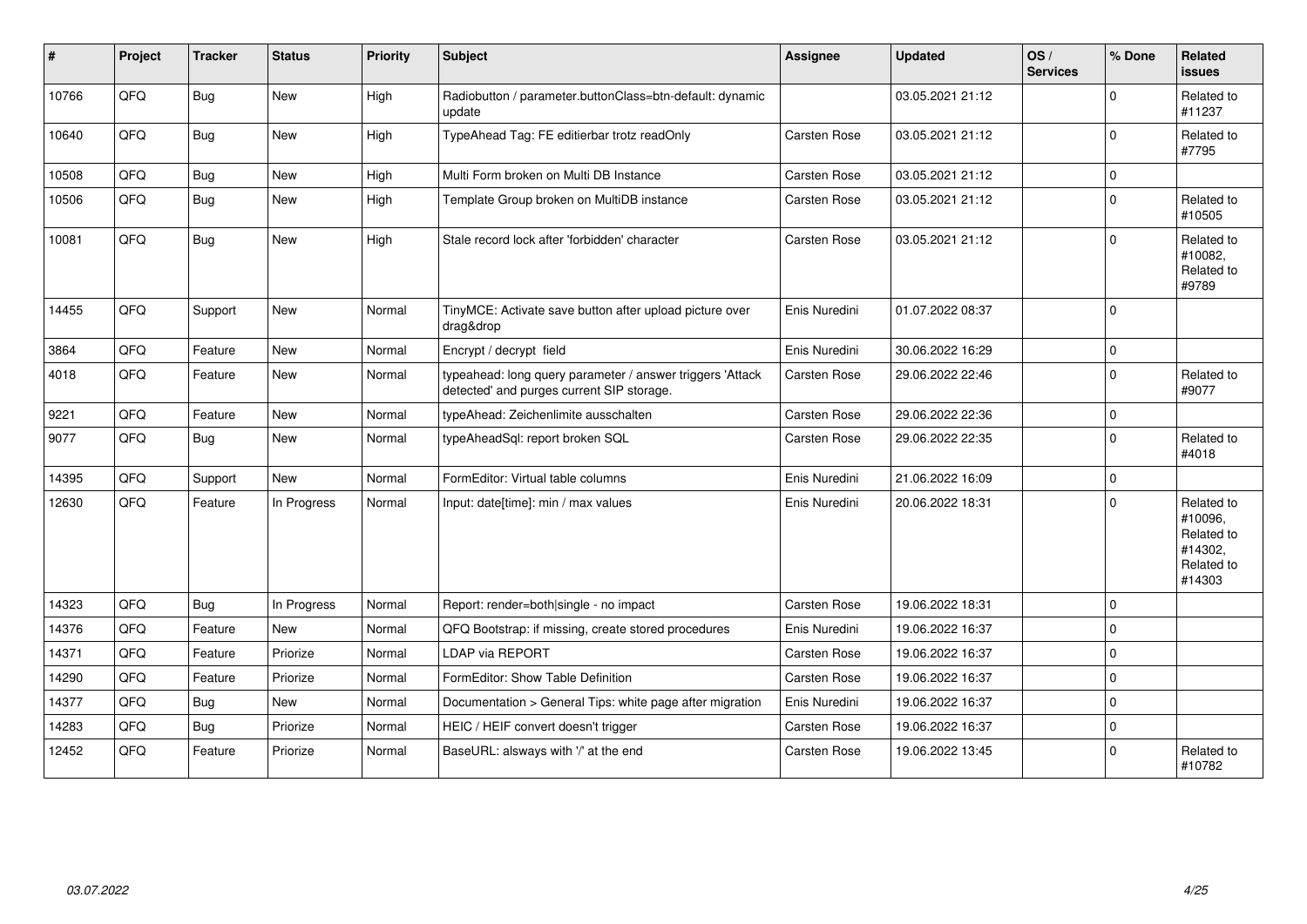| $\vert$ # | Project | <b>Tracker</b> | <b>Status</b>     | <b>Priority</b> | <b>Subject</b>                                                      | Assignee      | <b>Updated</b>   | os/<br><b>Services</b> | % Done         | Related<br><b>issues</b>                                                                                                                                              |
|-----------|---------|----------------|-------------------|-----------------|---------------------------------------------------------------------|---------------|------------------|------------------------|----------------|-----------------------------------------------------------------------------------------------------------------------------------------------------------------------|
| 14320     | QFQ     | Feature        | ToDo              | Normal          | Allow specific HTML Tags and Attributes: general, TinyMCE           | Enis Nuredini | 17.06.2022 10:44 |                        | $\Omega$       | Related to<br>#12664,<br>Related to<br>#12039,<br>Related to<br>#11702,<br>Related to<br>#7239,<br>Related to<br>#3708,<br>Related to<br>#3646,<br>Related to<br>#880 |
| 12262     | QFQ     | Feature        | ToDo              | Normal          | Form buttons on top: more customable                                | Enis Nuredini | 17.06.2022 10:44 |                        | $\Omega$       | Related to<br>#13945, Has<br>duplicate<br>#4046, Has<br>duplicate<br>#10080                                                                                           |
| 14303     | QFQ     | <b>Bug</b>     | ToDo              | Normal          | datetime broken with picker                                         | Enis Nuredini | 17.06.2022 09:02 |                        | $\mathbf 0$    | Related to<br>#12630                                                                                                                                                  |
| 13608     | QFQ     | Feature        | Some day<br>maybe | Normal          | Automatic Browser Language Redirect                                 | Enis Nuredini | 17.06.2022 08:35 |                        | $\mathbf 0$    |                                                                                                                                                                       |
| 14322     | QFQ     | <b>Bug</b>     | New               | Normal          | Form Load: by default no scroll (save & close should be<br>visible) | Enis Nuredini | 15.06.2022 14:12 |                        | $\mathbf 0$    | Related to<br>#14321,<br>Related to<br>#6232                                                                                                                          |
| 14305     | QFQ     | <b>Bug</b>     | New               | Normal          | Inline Report editing does not create history entries               | Carsten Rose  | 10.06.2022 11:55 |                        | $\mathbf 0$    |                                                                                                                                                                       |
| 14304     | QFQ     | <b>Bug</b>     | New               | Normal          | table sorter view safer does not work                               | Carsten Rose  | 10.06.2022 11:49 |                        | $\pmb{0}$      |                                                                                                                                                                       |
| 7732      | QFQ     | Feature        | Some day<br>maybe | Normal          | Javascript: Lazy Loading der add on libs                            | Benjamin Baer | 08.06.2022 10:38 |                        | $\overline{0}$ | Related to<br>#12611,<br>Related to<br>#12490,<br>Related to<br>#10013                                                                                                |
| 10013     | QFQ     | Feature        | Some day<br>maybe | Normal          | FE.typ=editor: CodeMirror                                           | Carsten Rose  | 08.06.2022 10:37 |                        | $\mathbf 0$    | Related to<br>#12611,<br>Related to<br>#12490,<br>Related to<br>#7732                                                                                                 |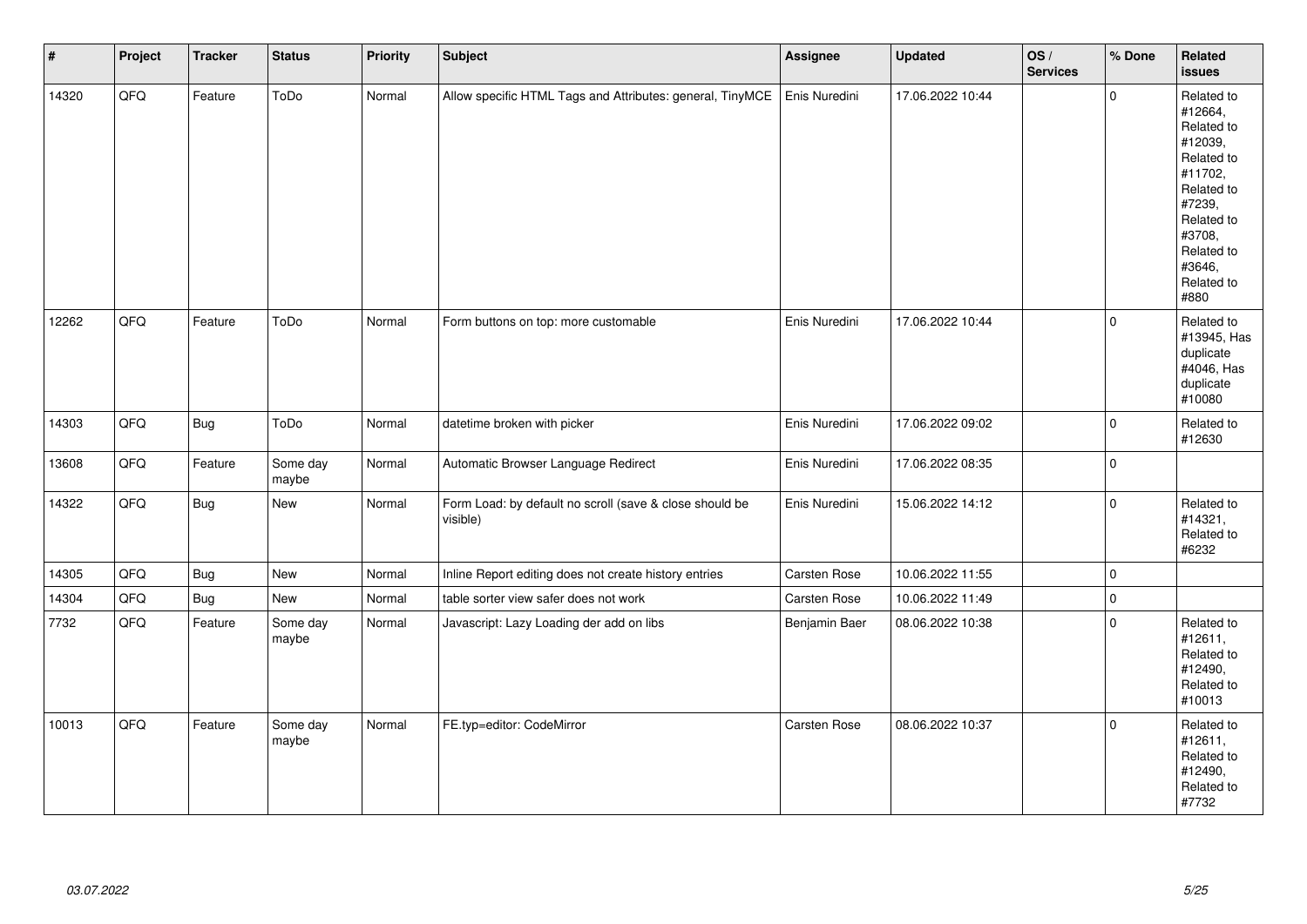| $\sharp$ | Project | <b>Tracker</b> | <b>Status</b>     | <b>Priority</b> | <b>Subject</b>                                                                       | <b>Assignee</b>        | <b>Updated</b>   | OS/<br><b>Services</b> | % Done      | Related<br><b>issues</b>                                              |
|----------|---------|----------------|-------------------|-----------------|--------------------------------------------------------------------------------------|------------------------|------------------|------------------------|-------------|-----------------------------------------------------------------------|
| 12490    | QFQ     | Feature        | <b>New</b>        | Normal          | Loading Plugins in QFQ - see what tinymce does. (lazy<br>loading)                    | Benjamin Baer          | 08.06.2022 10:37 |                        | 0           | Related to<br>#12611,<br>Related to<br>#10013,<br>Related to<br>#7732 |
| 12611    | QFQ     | Feature        | Some day<br>maybe | Normal          | Refactoring: Bootstrap with Lazy Loading                                             | <b>Carsten Rose</b>    | 08.06.2022 10:37 |                        | $\Omega$    | Related to<br>#12490,<br>Related to<br>#10013,<br>Related to<br>#7732 |
| 14175    | QFQ     | Bug            | In Progress       | Normal          | Opening a form with no QFQ Session cookie fails                                      | <b>Carsten Rose</b>    | 03.06.2022 10:40 |                        | $\Omega$    |                                                                       |
| 12584    | QFQ     | Feature        | Feedback          | Normal          | T3 v10 migration script: replace alias-patterns (v11)                                | <b>Carsten Rose</b>    | 28.05.2022 11:12 |                        | 100         |                                                                       |
| 12989    | QFQ     | Bug            | New               | Normal          | empty string does not trigger dynamic update                                         | Enis Nuredini          | 28.05.2022 11:09 |                        | 0           |                                                                       |
| 14185    | QFQ     | Feature        | New               | Normal          | External/Autocron.php - better suitable directory                                    | Support: System        | 28.05.2022 11:03 |                        | 0           |                                                                       |
| 13943    | QFQ     | <b>Bug</b>     | Priorize          | Normal          | unable to find formgroup                                                             | Enis Nuredini          | 28.05.2022 11:03 |                        | $\mathbf 0$ |                                                                       |
| 14090    | QFQ     | Feature        | New               | Normal          | Nützliche _script funktionen                                                         | <b>Carsten Rose</b>    | 28.05.2022 11:03 |                        | 0           |                                                                       |
| 13609    | QFQ     | Feature        | New               | Normal          | QFQ Introduction: Seite aufloesen                                                    | Philipp<br>Gröbelbauer | 28.05.2022 11:02 |                        | 0           |                                                                       |
| 14233    | QFQ     | Bug            | New               | Normal          | AS _link: question - HTML is not rendered                                            | <b>Carsten Rose</b>    | 28.05.2022 11:02 |                        | 0           |                                                                       |
| 14227    | QFQ     | Feature        | New               | Normal          | Selenium Konkurrenz: cypress.io                                                      | Enis Nuredini          | 28.05.2022 11:02 |                        | 0           |                                                                       |
| 14077    | QFQ     | <b>Bug</b>     | <b>New</b>        | Normal          | As _link: Attribute 'class' missing by r:1 and r:3 - but should<br>set               | <b>Carsten Rose</b>    | 28.05.2022 11:02 |                        | $\Omega$    | Related to<br>#5342,<br>Related to<br>#4343                           |
| 14028    | QFQ     | Feature        | New               | Normal          | Required notification: visual nicer                                                  | Enis Nuredini          | 28.05.2022 11:01 |                        | 0           |                                                                       |
| 13945    | QFQ     | Feature        | New               | Normal          | As _link: content before/after link                                                  | Enis Nuredini          | 28.05.2022 11:01 |                        | $\Omega$    | Related to<br>#12262                                                  |
| 13689    | QFQ     | Bug            | New               | Normal          | Enter auf Eingabefeld mit ungültigem Wert führt zu blurry<br>Seite                   | Enis Nuredini          | 28.05.2022 10:53 |                        | 0           | Related to<br>#14245, Has<br>duplicate<br>#11891                      |
| 14245    | QFQ     | Bug            | New               | Normal          | Form Save Btn bleibt disabled wenn Datumsfeld über<br>Datepicker geändert            | Enis Nuredini          | 27.05.2022 13:45 |                        | 0           | Related to<br>#13689                                                  |
| 13767    | QFQ     | Bug            | Feedback          | Normal          | date/time-picker: required shows up/down button orange                               | Enis Nuredini          | 16.05.2022 23:16 |                        | $\Omega$    |                                                                       |
| 13572    | QFQ     | Feature        | Feedback          | Normal          | Form Load: misleading error message on trying to load non<br>existent primary record | Enis Nuredini          | 16.05.2022 23:16 |                        | 100         |                                                                       |
| 10782    | QFQ     | Feature        | Feedback          | Normal          | Tiny MCE: Image Upload                                                               | Enis Nuredini          | 16.05.2022 23:16 |                        | $\mathbf 0$ | Related to<br>#12452                                                  |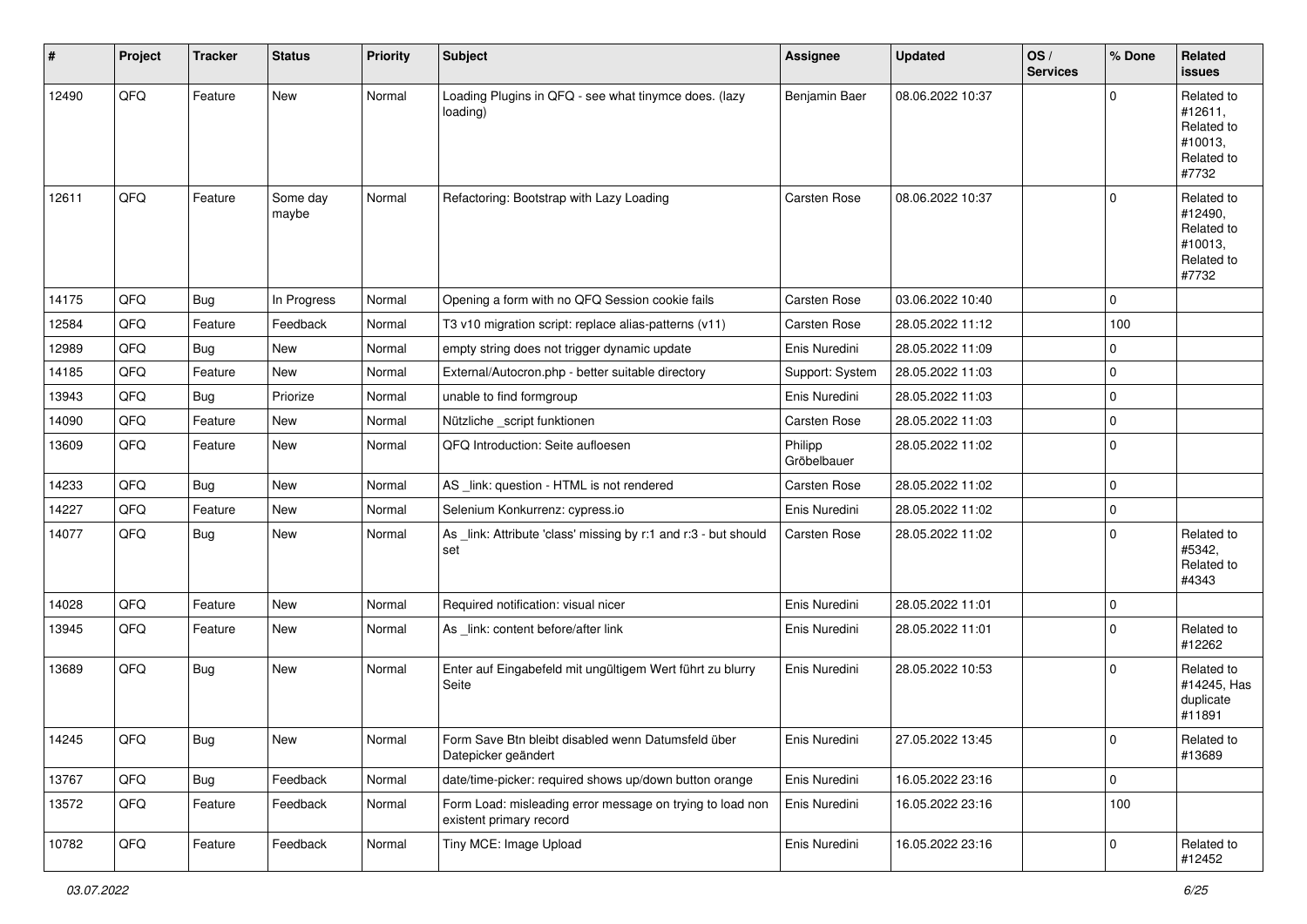| #     | Project | <b>Tracker</b> | <b>Status</b> | <b>Priority</b> | <b>Subject</b>                                                                        | <b>Assignee</b>     | <b>Updated</b>   | OS/<br><b>Services</b> | % Done   | <b>Related</b><br><b>issues</b>                                                                                                |
|-------|---------|----------------|---------------|-----------------|---------------------------------------------------------------------------------------|---------------------|------------------|------------------------|----------|--------------------------------------------------------------------------------------------------------------------------------|
| 11517 | QFQ     | Bug            | In Progress   | Normal          | extraButtonInfo Broken for multiple FormElements                                      | <b>Carsten Rose</b> | 12.05.2022 13:12 |                        | $\Omega$ | Related to<br>#7890,<br>Related to<br>#3811, Has<br>duplicate<br>#10905, Has<br>duplicate<br>#10553, Has<br>duplicate<br>#6779 |
| 10979 | QFQ     | Feature        | <b>New</b>    | Normal          | Ajax Calls an API - dataReport                                                        | Carsten Rose        | 11.05.2022 12:15 |                        | 0        |                                                                                                                                |
| 14091 | QFQ     | Bug            | New           | Normal          | inconsistent template path for twig                                                   | <b>Carsten Rose</b> | 19.04.2022 18:36 |                        | 0        |                                                                                                                                |
| 13451 | QFQ     | Bug            | <b>New</b>    | Normal          | Character Counter / Max Character: Problem in Safari                                  | <b>Carsten Rose</b> | 15.04.2022 17:18 |                        | 0        |                                                                                                                                |
| 13900 | QFQ     | Feature        | Priorize      | Normal          | Selenium: Check das Cookie/PDF funktioniert                                           | Enis Nuredini       | 25.03.2022 12:45 |                        | 0        |                                                                                                                                |
| 10569 | QFQ     | Feature        | Priorize      | Normal          | link _blank more safe                                                                 | Enis Nuredini       | 25.03.2022 12:44 |                        | $\Omega$ |                                                                                                                                |
| 13899 | QFQ     | <b>Bug</b>     | ToDo          | Normal          | Selenium: zum laufen bringen                                                          | Enis Nuredini       | 25.03.2022 10:24 |                        | 0        |                                                                                                                                |
| 10463 | QFQ     | Feature        | New           | Normal          | Report_link: expliztes setzen von HTML Tags (Bedarf fuer<br>data-selenium' & 'id')    | Enis Nuredini       | 23.03.2022 09:23 |                        | $\Omega$ | Related to<br>#7648                                                                                                            |
| 11892 | QFQ     | Feature        | <b>New</b>    | Normal          | tablesorter: columns with links are hard to order - new<br>qualifier 'Y: <ord>'</ord> | Enis Nuredini       | 23.03.2022 09:22 |                        | 0        |                                                                                                                                |
| 6140  | QFQ     | Bug            | Priorize      | Normal          | QFQ DnD Sort: Locked fields                                                           | Benjamin Baer       | 21.03.2022 09:56 |                        | 0        |                                                                                                                                |
| 6801  | QFQ     | Feature        | Priorize      | Normal          | Fabric: Maximize / Fulllscreen                                                        | Benjamin Baer       | 21.03.2022 09:56 |                        | 0        |                                                                                                                                |
| 12440 | QFQ     | Feature        | In Progress   | Normal          | Typo3 V10 upgrade (durchfuehren und testen)                                           | <b>Carsten Rose</b> | 21.03.2022 09:53 |                        | 50       | Related to<br>#12357,<br>Related to<br>#12067,<br>Related to<br>#10661                                                         |
| 5562  | QFQ     | Feature        | Priorize      | Normal          | Drag'n'Drop fuer Uploads                                                              | Benjamin Baer       | 21.03.2022 09:52 |                        | $\Omega$ | Related to<br>#9706                                                                                                            |
| 6224  | QFQ     | Feature        | Priorize      | Normal          | Dynamic update: fade in/out fields                                                    | Benjamin Baer       | 21.03.2022 09:50 |                        | 0        |                                                                                                                                |
| 5366  | QFQ     | Feature        | Priorize      | Normal          | Saving with keyboard shortcuts                                                        | Benjamin Baer       | 21.03.2022 09:47 |                        | 0        |                                                                                                                                |
| 12714 | QFQ     | Bug            | New           | Normal          | Conversion of GIF to PDF broken when GIF contains Alpha.                              | <b>Carsten Rose</b> | 19.03.2022 17:49 |                        | 0        |                                                                                                                                |
| 12556 | QFQ     | Feature        | <b>New</b>    | Normal          | Pills Title: colored = static or dynamic on allrequiredgiven                          | Benjamin Baer       | 19.03.2022 17:49 |                        | $\Omega$ |                                                                                                                                |
| 12546 | QFQ     | <b>Bug</b>     | Feedback      | Normal          | Branch 'Development' - Unit Tests mit dirty workaround<br>angepasst                   | <b>Carsten Rose</b> | 19.03.2022 17:48 |                        | $\Omega$ |                                                                                                                                |
| 12512 | QFQ     | <b>Bug</b>     | <b>New</b>    | Normal          | Some MySQL Installation can't use 'stored procedures'                                 | <b>Carsten Rose</b> | 19.03.2022 17:48 |                        | 0        |                                                                                                                                |
| 12520 | QFQ     | Bug            | <b>New</b>    | Normal          | Switch FE User: still active even FE User session expired                             | Carsten Rose        | 19.03.2022 17:48 |                        | 0        |                                                                                                                                |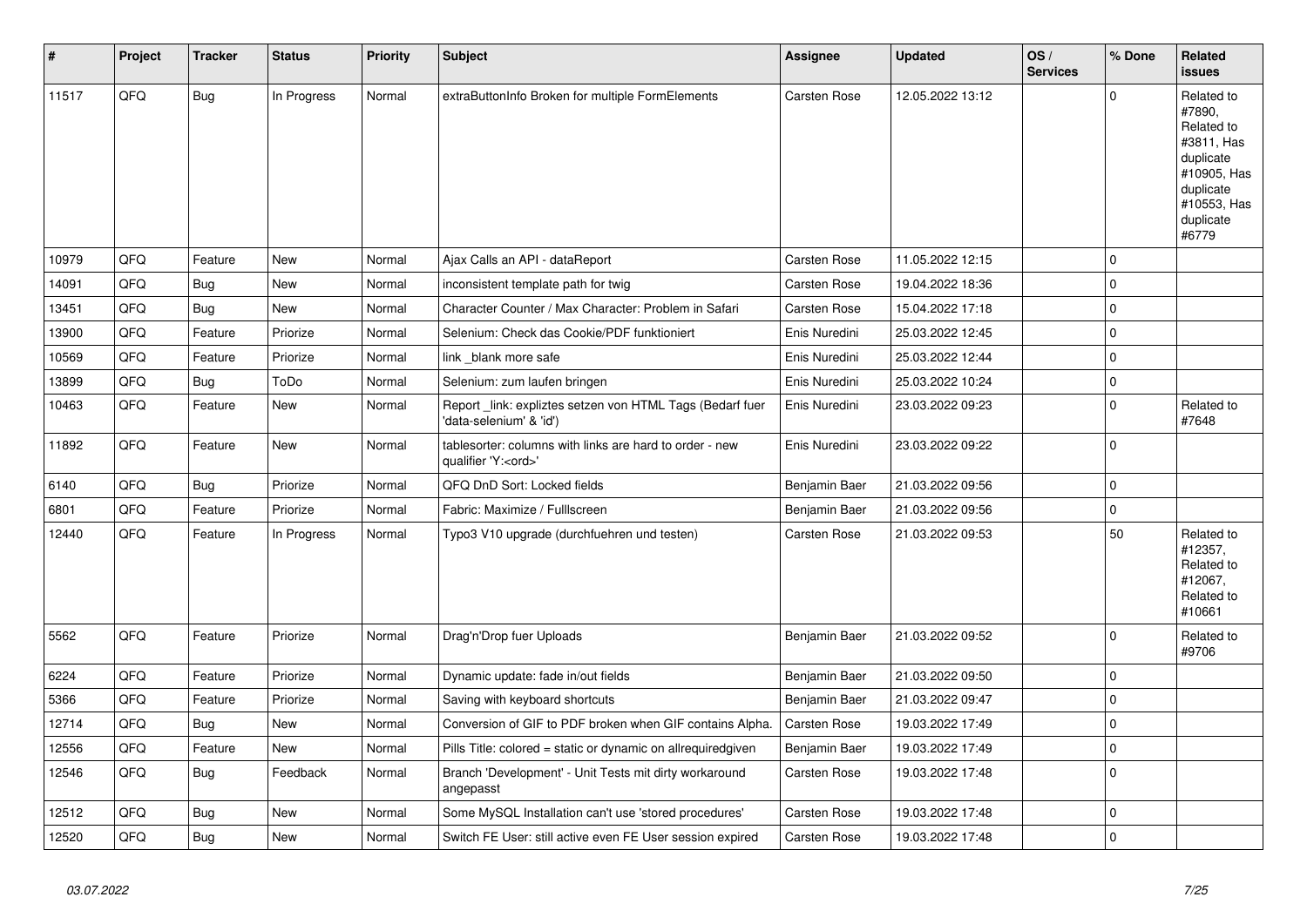| #     | Project | <b>Tracker</b> | <b>Status</b>     | <b>Priority</b> | <b>Subject</b>                                                                                                                                      | Assignee            | <b>Updated</b>   | OS/<br><b>Services</b> | % Done      | Related<br><b>issues</b>                    |
|-------|---------|----------------|-------------------|-----------------|-----------------------------------------------------------------------------------------------------------------------------------------------------|---------------------|------------------|------------------------|-------------|---------------------------------------------|
| 12581 | QFQ     | <b>Bug</b>     | New               | Normal          | Form.forward=close: Record 'new' in new browser tab ><br>save (& close) >> Form is not reloaded with new created<br>record id and stays in mode=new | Carsten Rose        | 19.03.2022 17:48 |                        | $\mathbf 0$ |                                             |
| 12603 | QFQ     | Feature        | <b>New</b>        | Normal          | Dropdown (Select), Radio, checkbox:<br>itemListAlways={{!SELECT key, value}}                                                                        | Carsten Rose        | 19.03.2022 17:47 |                        | $\mathbf 0$ |                                             |
| 12664 | QFQ     | Feature        | New               | Normal          | TinyMCE: report/remove malicous HTML/JS Code                                                                                                        | Carsten Rose        | 19.03.2022 17:47 |                        | $\mathbf 0$ | Related to<br>#14320                        |
| 12716 | QFQ     | Bug            | <b>New</b>        | Normal          | template group: Pattern only applied to first instance                                                                                              | Carsten Rose        | 19.03.2022 17:47 |                        | $\mathbf 0$ |                                             |
| 13331 | QFQ     | Bug            | <b>New</b>        | Normal          | Multi Form: Clear Icon misplaced                                                                                                                    | Carsten Rose        | 19.03.2022 17:47 |                        | $\mathbf 0$ |                                             |
| 13332 | QFQ     | Bug            | <b>New</b>        | Normal          | Multi Form: Required Felder werden visuell nicht markiert.                                                                                          | <b>Carsten Rose</b> | 19.03.2022 17:47 |                        | 0           |                                             |
| 13460 | QFQ     | Bug            | <b>New</b>        | Normal          | Doc: Password set/reset  password should not processed<br>with 'html encode'                                                                        | Carsten Rose        | 19.03.2022 17:46 |                        | $\mathbf 0$ |                                             |
| 13467 | QFQ     | Feature        | <b>New</b>        | Normal          | ChangeLog Generator                                                                                                                                 | Carsten Rose        | 19.03.2022 17:46 |                        | 0           | Related to<br>#11460                        |
| 13528 | QFQ     | Bug            | New               | Normal          | gfg.io > releases: es wird kein neues Release angelegt                                                                                              | Benjamin Baer       | 19.03.2022 17:46 |                        | $\mathbf 0$ |                                             |
| 13592 | QFQ     | Bug            | New               | Normal          | QFQ Build Queue: das vergeben von Tags klappt nicht. Es<br>werden keine Releases gebaut.                                                            | Carsten Rose        | 19.03.2022 17:45 |                        | $\mathbf 0$ |                                             |
| 13647 | QFQ     | Bug            | <b>New</b>        | Normal          | Autofocus funktioniert nicht auf Chrome                                                                                                             | Benjamin Baer       | 19.03.2022 17:44 |                        | $\mathbf 0$ |                                             |
| 13700 | QFQ     | Feature        | <b>New</b>        | Normal          | Redesign qfq.io Seite                                                                                                                               | Carsten Rose        | 19.03.2022 17:43 |                        | $\Omega$    |                                             |
| 13841 | QFQ     | Feature        | <b>New</b>        | Normal          | Create PDF via iText - evaluate                                                                                                                     | Carsten Rose        | 19.03.2022 17:42 |                        | $\mathbf 0$ |                                             |
| 13843 | QFQ     | Feature        | <b>New</b>        | Normal          | Create JWT via QFQ                                                                                                                                  | Carsten Rose        | 19.03.2022 17:42 |                        | $\mathbf 0$ |                                             |
| 5548  | QFQ     | Feature        | Some day<br>maybe | Normal          | 801 Textfiles/Scriptfiles als Thumbnail                                                                                                             | Carsten Rose        | 07.03.2022 16:26 |                        | $\mathbf 0$ |                                             |
| 5894  | QFQ     | Feature        | Feedback          | Normal          | Typeahead in Report: show/hide rows dynamically                                                                                                     | Carsten Rose        | 18.02.2022 08:50 |                        | $\mathbf 0$ | Related to<br>#5893,<br>Related to<br>#5885 |
| 4413  | QFQ     | Feature        | <b>New</b>        | Normal          | fieldset: show/hidden, modeSql, dynamicUpdate                                                                                                       | <b>Carsten Rose</b> | 09.02.2022 15:19 |                        | $\Omega$    |                                             |
| 13706 | QFQ     | <b>Bug</b>     | <b>New</b>        | Normal          | Wrong CheckType in FieldElement LastStatus of Form Cron                                                                                             | <b>Carsten Rose</b> | 21.01.2022 18:20 |                        | $\mathbf 0$ |                                             |
| 13659 | QFQ     | <b>Bug</b>     | <b>New</b>        | Normal          | wrong sanitize class applied to R-store                                                                                                             | Carsten Rose        | 15.01.2022 14:23 |                        | $\mathbf 0$ |                                             |
| 12476 | QFQ     | Feature        | <b>New</b>        | Normal          | clearMe: a) should trigger 'dirty', b) sticky on textarea resize                                                                                    | Benjamin Baer       | 04.01.2022 08:40 |                        | $\mathbf 0$ | Related to<br>#9528                         |
| 6870  | QFQ     | Feature        | Priorize          | Normal          | Click on '_link' triggers an API call                                                                                                               | Benjamin Baer       | 03.01.2022 08:25 |                        | $\mathbf 0$ |                                             |
| 2665  | QFQ     | <b>Bug</b>     | Priorize          | Normal          | Dynamic Update funktioniert nicht, wenn beim<br>entsprechenden FormElement eine size angegeben ist.                                                 | Benjamin Baer       | 03.01.2022 08:12 |                        | $30\,$      |                                             |
| 6566  | QFQ     | <b>Bug</b>     | Priorize          | Normal          | Link Function 'delete': provided parameter missing on page<br>reload                                                                                | Benjamin Baer       | 03.01.2022 08:08 |                        | 0           |                                             |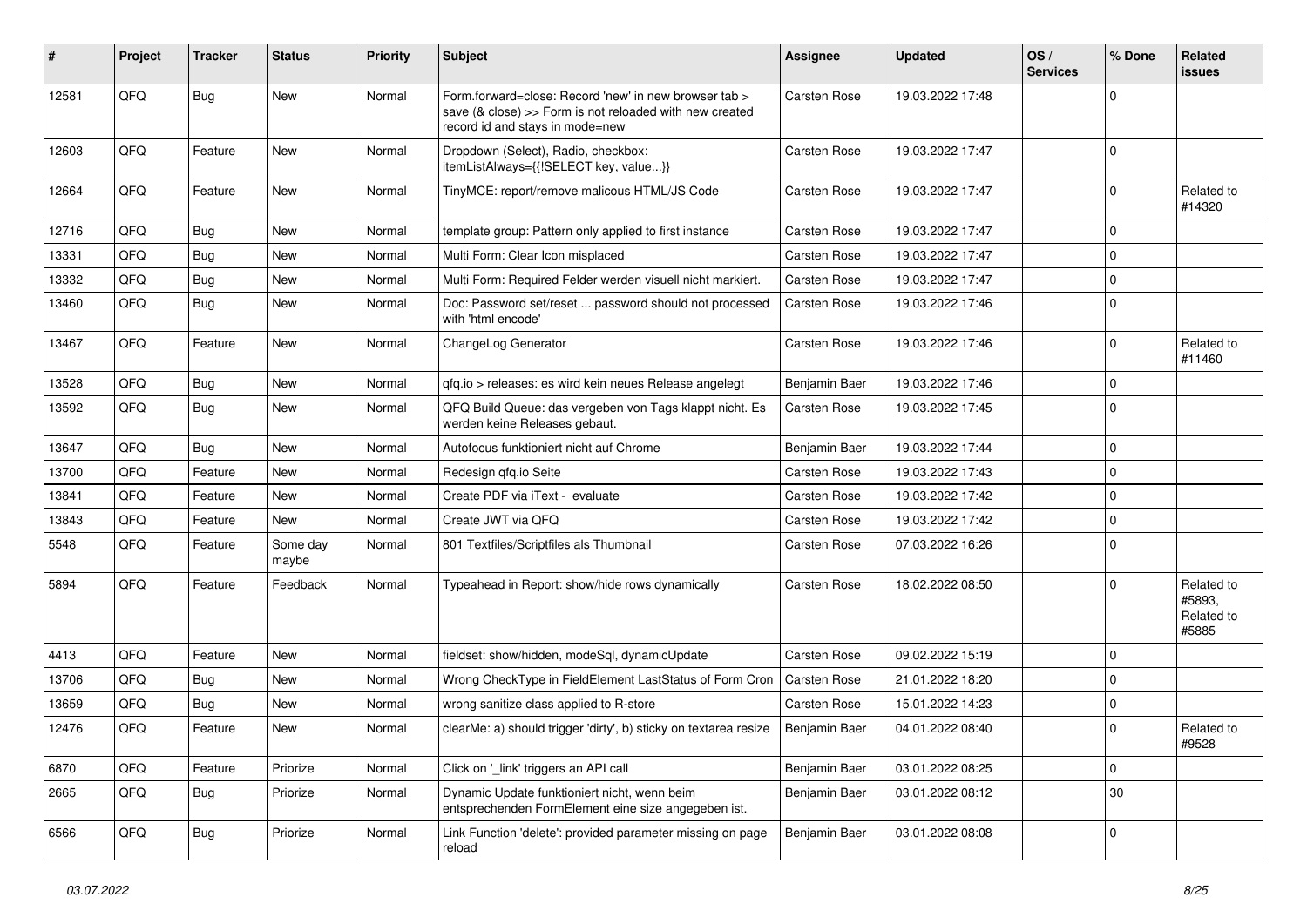| #     | Project | <b>Tracker</b> | <b>Status</b>              | <b>Priority</b> | <b>Subject</b>                                                                                           | <b>Assignee</b>     | <b>Updated</b>   | OS/<br><b>Services</b> | % Done      | Related<br><b>issues</b>                                                |
|-------|---------|----------------|----------------------------|-----------------|----------------------------------------------------------------------------------------------------------|---------------------|------------------|------------------------|-------------|-------------------------------------------------------------------------|
| 4457  | QFQ     | Bug            | Priorize                   | Normal          | typeahead: pressing return to select an item, saves the form<br>and closes the form.                     | Benjamin Baer       | 03.01.2022 08:01 |                        | $\mathbf 0$ | Related to<br>#4398                                                     |
| 7965  | QFQ     | Feature        | Priorize                   | Normal          | Input type 'text' with visual format - currency                                                          | Benjamin Baer       | 03.01.2022 07:45 |                        | $\mathbf 0$ |                                                                         |
| 9135  | QFQ     | Feature        | Priorize                   | Normal          | Progress Bar generic / replace old hourglass download<br>popup                                           | Benjamin Baer       | 03.01.2022 07:43 |                        | $\Omega$    |                                                                         |
| 12327 | QFQ     | Bug            | New                        | Normal          | Copy to clipboard: Glyphicon can not be changed                                                          | Carsten Rose        | 27.12.2021 17:59 |                        | $\mathbf 0$ |                                                                         |
| 13566 | QFQ     | Feature        | Ready to sync<br>(develop) | Normal          | Delete config-example.qfq.php file                                                                       | <b>Carsten Rose</b> | 23.12.2021 09:25 |                        | $\mathbf 0$ |                                                                         |
| 9834  | QFQ     | Bug            | Priorize                   | Normal          | Input elements with tag 'disabled' are missing on<br>form-submit: server option 'processReadOnly' broken | <b>Carsten Rose</b> | 07.12.2021 16:43 |                        | $\mathbf 0$ | Related to<br>#9691.<br>Related to<br>#5305, Has<br>duplicate<br>#12331 |
| 11702 | QFQ     | Feature        | <b>New</b>                 | Normal          | HTML Special Char makes no sense for 'allbut' if '&' is<br>forbidden                                     | <b>Carsten Rose</b> | 07.12.2021 16:35 |                        | $\mathbf 0$ | Related to<br>#5112,<br>Related to<br>#14320                            |
| 13354 | QFQ     | Feature        | New                        | Normal          | Using Websocket in QFQ                                                                                   | <b>Carsten Rose</b> | 10.11.2021 15:47 |                        | 0           |                                                                         |
| 13330 | QFQ     | Feature        | In Progress                | Normal          | Multi Form: Upload                                                                                       | Carsten Rose        | 07.11.2021 12:40 |                        | 50          | Related to<br>#9706                                                     |
| 9013  | QFQ     | <b>Bug</b>     | New                        | Normal          | Error in Twig template not handled                                                                       | <b>Carsten Rose</b> | 20.10.2021 13:43 |                        | 0           |                                                                         |
| 12337 | QFQ     | Feature        | Some day<br>maybe          | Normal          | Database.php: better caching                                                                             | <b>Carsten Rose</b> | 16.09.2021 15:10 |                        | $\mathbf 0$ |                                                                         |
| 12315 | QFQ     | Feature        | Some day<br>maybe          | Normal          | Form History (Diffs) / Backups                                                                           | <b>Carsten Rose</b> | 16.09.2021 15:10 |                        | $\mathbf 0$ |                                                                         |
| 11323 | QFQ     | Feature        | Some day<br>maybe          | Normal          | Report Frontend Editor Modal + Codemirror                                                                | <b>Carsten Rose</b> | 16.09.2021 15:10 |                        | $\mathbf 0$ | Related to<br>#11036                                                    |
| 11322 | QFQ     | Feature        | Some day<br>maybe          | Normal          | Form Element JSON - (multiline parameter field)                                                          | <b>Carsten Rose</b> | 16.09.2021 15:10 |                        | $\mathbf 0$ |                                                                         |
| 11217 | QFQ     | Feature        | Some day<br>maybe          | Normal          | <b>Extend Script Functionality</b>                                                                       | <b>Carsten Rose</b> | 16.09.2021 15:10 |                        | $\mathbf 0$ |                                                                         |
| 10716 | QFQ     | Feature        | Some day<br>maybe          | Normal          | Business Logic mit Externen Skripten                                                                     | <b>Carsten Rose</b> | 16.09.2021 15:10 |                        | $\Omega$    | Related to<br>#10713,<br>Related to<br>#8217                            |
| 10095 | QFQ     | Feature        | Some day<br>maybe          | Normal          | Generic Gitlab Integration into QFQ                                                                      | Carsten Rose        | 16.09.2021 15:10 |                        | $\mathbf 0$ |                                                                         |
| 8586  | QFQ     | Feature        | Some day<br>maybe          | Normal          | QFQ: Enhance Error message for 'record not found'                                                        | Carsten Rose        | 16.09.2021 15:10 |                        | $\Omega$    |                                                                         |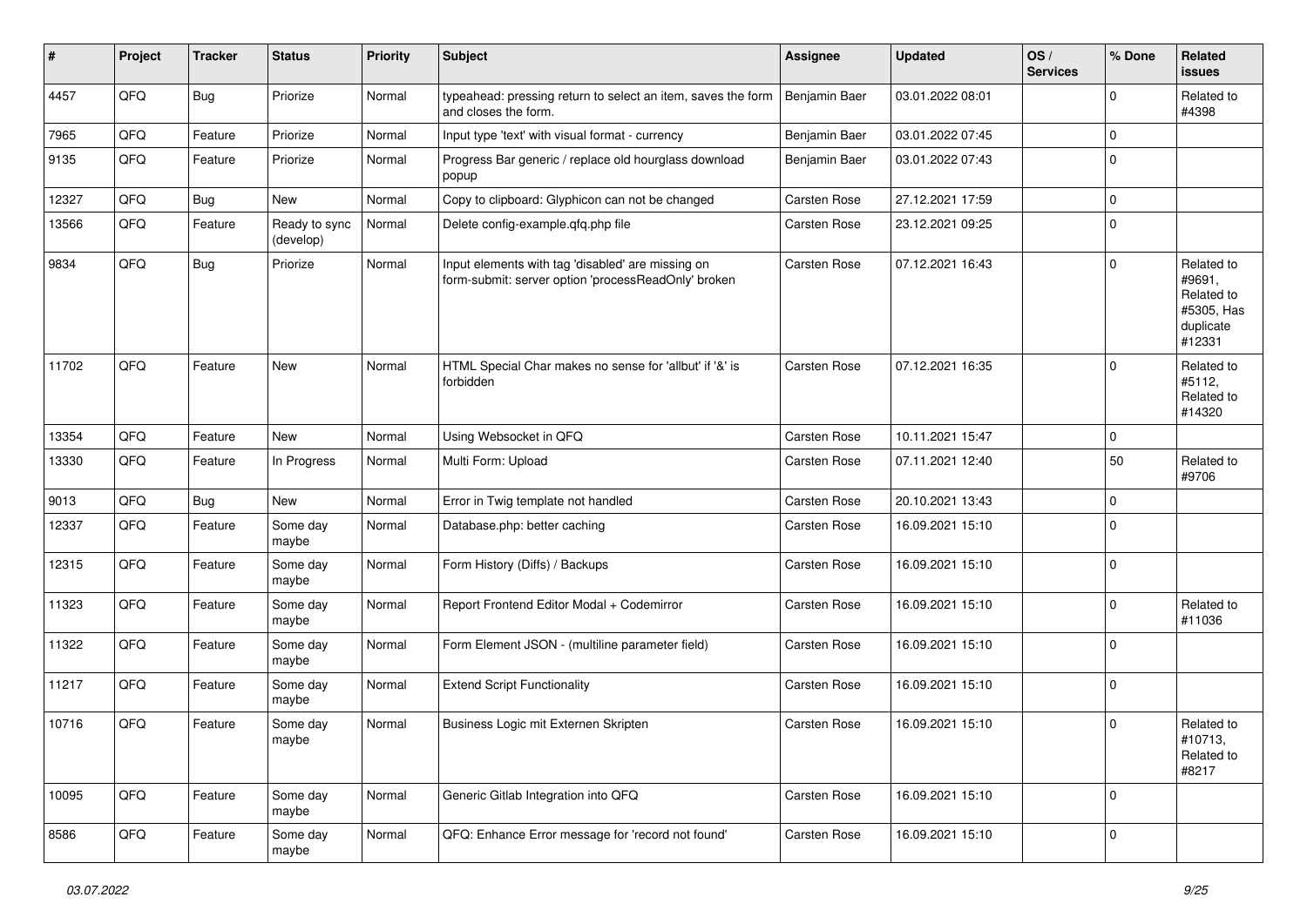| $\sharp$ | Project | <b>Tracker</b> | <b>Status</b>     | <b>Priority</b> | <b>Subject</b>                                                          | <b>Assignee</b>     | <b>Updated</b>   | OS/<br><b>Services</b> | % Done              | Related<br><b>issues</b>                      |
|----------|---------|----------------|-------------------|-----------------|-------------------------------------------------------------------------|---------------------|------------------|------------------------|---------------------|-----------------------------------------------|
| 8520     | QFQ     | Feature        | Some day<br>maybe | Normal          | Bring QFQ to Composer                                                   | <b>Carsten Rose</b> | 16.09.2021 15:10 |                        | $\mathbf{0}$        |                                               |
| 8101     | QFQ     | Feature        | Some day<br>maybe | Normal          | Password hash: support further hashing methods                          | <b>Carsten Rose</b> | 16.09.2021 15:10 |                        | $\mathbf 0$         |                                               |
| 7453     | QFQ     | Feature        | Some day<br>maybe | Normal          | import / export forms QFQ                                               | <b>Carsten Rose</b> | 16.09.2021 15:10 |                        | $\mathbf 0$         |                                               |
| 7452     | QFQ     | Feature        | Some day<br>maybe | Normal          | automate deployment new QFQ version                                     | <b>Carsten Rose</b> | 16.09.2021 15:10 |                        | $\mathsf{O}\xspace$ |                                               |
| 11036    | QFQ     | Feature        | Some day<br>maybe | Normal          | inline report editor permissions                                        | <b>Carsten Rose</b> | 16.09.2021 15:09 |                        | $\mathsf{O}\xspace$ | Related to<br>#11323                          |
| 10745    | QFQ     | Feature        | Some day<br>maybe | Normal          | <b>Tablesorter Excel Export</b>                                         | <b>Carsten Rose</b> | 16.09.2021 15:09 |                        | $\mathbf 0$         |                                               |
| 10116    | QFQ     | Feature        | Some day<br>maybe | Normal          | TypeAhead: Tag - show inside 'input' element                            | <b>Carsten Rose</b> | 16.09.2021 15:09 |                        | $\mathbf 0$         |                                               |
| 12325    | QFQ     | Bug            | Priorize          | Normal          | MultiDB form.dblndex not working for report syntax                      | Carsten Rose        | 07.09.2021 13:37 |                        | $\mathbf 0$         | Related to<br>#12145,<br>Related to<br>#12314 |
| 11980    | QFQ     | Feature        | In Progress       | Normal          | protected verzeichnis MUSS geschützt werden                             | <b>Carsten Rose</b> | 07.09.2021 13:30 |                        | $\mathsf{O}\xspace$ |                                               |
| 10793    | QFQ     | Feature        | In Progress       | Normal          | <b>Update NPM Packages</b>                                              | <b>Carsten Rose</b> | 07.09.2021 13:25 |                        | 30                  |                                               |
| 10661    | QFQ     | <b>Bug</b>     | In Progress       | Normal          | Typo3 Warnungen                                                         | Carsten Rose        | 07.09.2021 13:23 |                        | $\mathbf 0$         | Related to<br>#12440                          |
| 4445     | QFQ     | Feature        | Some day<br>maybe | Normal          | template group: Option to simulate fieldset                             |                     | 28.06.2021 14:11 |                        | $\mathbf 0$         |                                               |
| 9669     | QFQ     | Bug            | Some day<br>maybe | Normal          | Checkbox / Template Group: radio/checkbox visible broken<br>after 'add' | Carsten Rose        | 16.06.2021 13:47 |                        | $\mathbf{0}$        | Related to<br>#8091                           |
| 5305     | QFQ     | <b>Bug</b>     | <b>New</b>        | Normal          | Upload FormElement: nicht disabled by readonly Form                     | Carsten Rose        | 16.06.2021 13:43 |                        | $\Omega$            | Related to<br>#9347,<br>Related to<br>#9834   |
| 12679    | QFQ     | Feature        | New               | Normal          | tablesorter: custom column width                                        | <b>Carsten Rose</b> | 16.06.2021 11:10 |                        | $\mathsf{O}\xspace$ |                                               |
| 11460    | QFQ     | Feature        | <b>New</b>        | Normal          | Easier creation of changelog: gitchangelog                              | Carsten Rose        | 12.06.2021 10:20 |                        | $\Omega$            | Related to<br>#13467                          |
| 6261     | QFQ     | Feature        | New               | Normal          | Persistent SIP                                                          | <b>Carsten Rose</b> | 12.06.2021 09:07 |                        | $\Omega$            | Related to<br>#10819                          |
| 6723     | QFQ     | Feature        | New               | Normal          | Report QFQ Installation and Version                                     | <b>Carsten Rose</b> | 12.06.2021 09:07 |                        | $\mathbf 0$         |                                               |
| 9348     | QFQ     | Feature        | <b>New</b>        | Normal          | defaultThumbnailSize: pre render thumbnails                             | <b>Carsten Rose</b> | 12.06.2021 09:05 |                        | 0                   |                                               |
| 9346     | QFQ     | Feature        | Priorize          | Normal          | beforeSave: check if an upload is given                                 | Carsten Rose        | 11.06.2021 21:18 |                        | $\mathbf 0$         |                                               |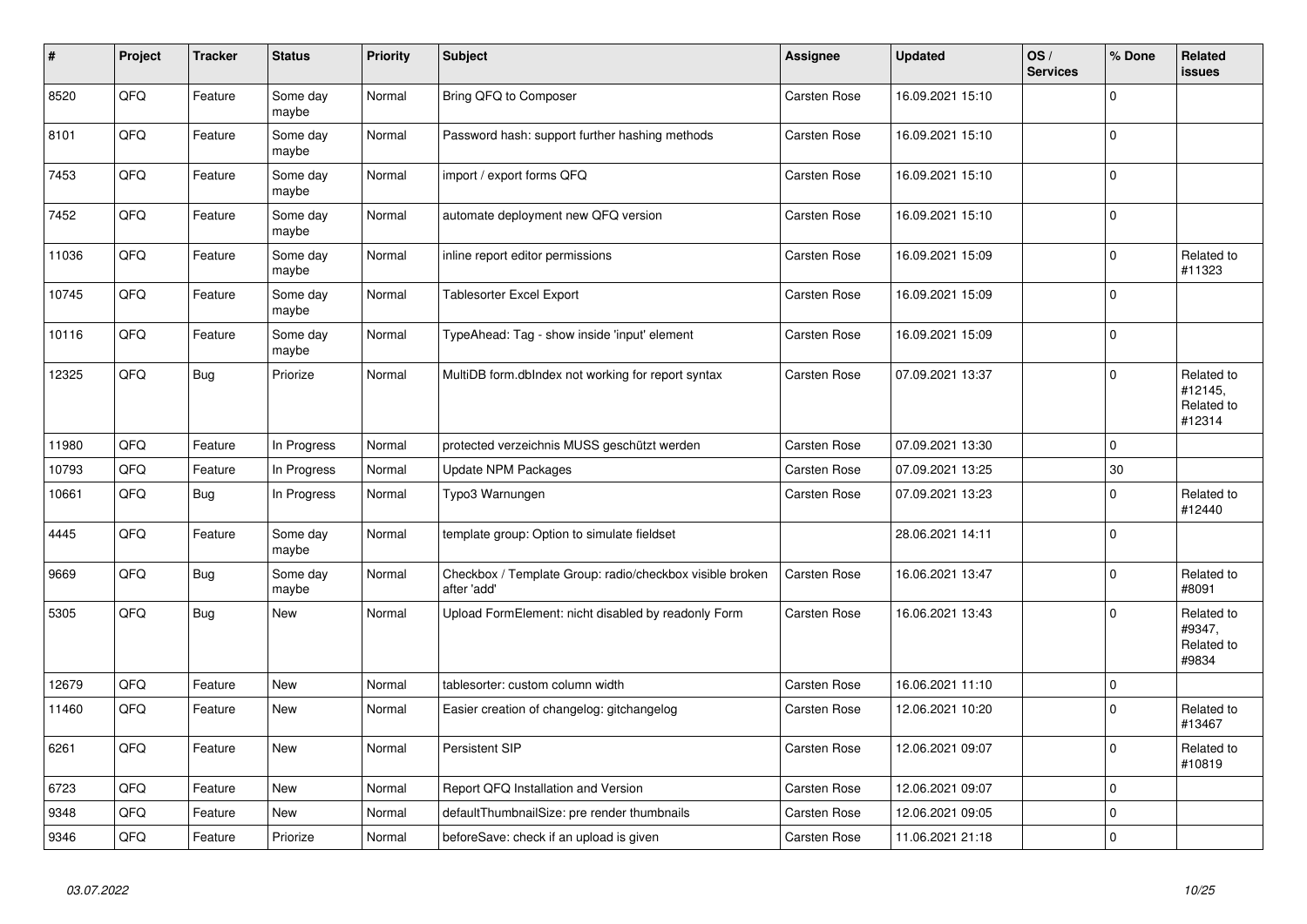| #     | Project | <b>Tracker</b> | <b>Status</b> | <b>Priority</b> | <b>Subject</b>                                                                                                 | <b>Assignee</b>     | <b>Updated</b>   | OS/<br><b>Services</b> | % Done              | <b>Related</b><br><b>issues</b>                                        |
|-------|---------|----------------|---------------|-----------------|----------------------------------------------------------------------------------------------------------------|---------------------|------------------|------------------------|---------------------|------------------------------------------------------------------------|
| 7890  | QFQ     | <b>Bug</b>     | <b>New</b>    | Normal          | FormElement 'required': extraButtonInfo not aligned                                                            | <b>Carsten Rose</b> | 11.06.2021 21:17 |                        | $\Omega$            | Related to<br>#11517                                                   |
| 12632 | QFQ     | Feature        | <b>New</b>    | Normal          | TinyMCE: Prepare CSS classes for images                                                                        | <b>Carsten Rose</b> | 04.06.2021 14:35 |                        | 100                 | Blocked by<br>#12186                                                   |
| 10012 | QFQ     | Feature        | Priorize      | Normal          | redirectAllMailTo: {{beEmail:T}}                                                                               | Carsten Rose        | 08.05.2021 09:54 |                        | 0                   | Related to<br>#12412,<br>Related to<br>#12413,<br>Related to<br>#10011 |
| 10011 | QFQ     | Feature        | Priorize      | Normal          | Offer new STORE_TYPO3 Variable 'beUser', 'beEmail'                                                             | Carsten Rose        | 08.05.2021 09:51 |                        | $\Omega$            | Related to<br>#10012,<br>Related to<br>#12511                          |
| 12412 | QFQ     | Feature        | <b>New</b>    | Normal          | Action/Escape qualifier 'e' (empty), '0': if given, an empty<br>string (or '0') will be treated as 'not found' | <b>Carsten Rose</b> | 08.05.2021 09:40 |                        | $\Omega$            | Related to<br>#12413,<br>Related to<br>#10012                          |
| 12439 | QFQ     | Feature        | In Progress   | Normal          | TinyMCE Paste from Word & Character Count/Limit                                                                | <b>Carsten Rose</b> | 05.05.2021 22:15 |                        | $\mathbf{0}$        |                                                                        |
| 9668  | QFQ     | Feature        | Priorize      | Normal          | Form.mode: rename 'hidden' to 'hide'                                                                           | <b>Carsten Rose</b> | 05.05.2021 22:14 |                        | $\Omega$            | Related to<br>#6437                                                    |
| 8044  | QFQ     | Feature        | Priorize      | Normal          | Transaction: a) Form, b) Report                                                                                | <b>Carsten Rose</b> | 05.05.2021 22:14 |                        | $\mathbf 0$         | Related to<br>#8043                                                    |
| 3867  | QFQ     | Feature        | Priorize      | Normal          | Readonly Formular: Template Groups add/delete<br>ausbeldnen                                                    | <b>Carsten Rose</b> | 05.05.2021 22:12 |                        | 0                   |                                                                        |
| 8963  | QFQ     | Feature        | Priorize      | Normal          | Setting values in a store: flexible way                                                                        | Carsten Rose        | 05.05.2021 22:10 |                        | $\Omega$            | Related to<br>#8975                                                    |
| 9394  | QFQ     | Feature        | Priorize      | Normal          | REST: allow for non numerical ids in get requests                                                              | Carsten Rose        | 05.05.2021 22:10 |                        | $\mathbf 0$         |                                                                        |
| 11320 | QFQ     | Feature        | Priorize      | Normal          | Typo3 Version 10 support                                                                                       | Carsten Rose        | 05.05.2021 22:09 |                        | $\mathbf 0$         |                                                                        |
| 12503 | QFQ     | Feature        | Priorize      | Normal          | Detect dangerous UPDATE statement with missing WHERE                                                           | <b>Carsten Rose</b> | 05.05.2021 22:09 |                        | $\mathbf 0$         |                                                                        |
| 12504 | QFQ     | Feature        | Priorize      | Normal          | sql.log: report fe.id                                                                                          | <b>Carsten Rose</b> | 05.05.2021 22:09 |                        | $\mathbf 0$         |                                                                        |
| 12465 | QFQ     | Feature        | <b>New</b>    | Normal          | QFQ Function: use in FE to fill StoreRecord                                                                    | Carsten Rose        | 05.05.2021 21:58 |                        | $\mathbf 0$         |                                                                        |
| 10345 | QFQ     | Feature        | New           | Normal          | Templates - Patterns QFQ Style                                                                                 |                     | 03.05.2021 21:01 |                        | $\Omega$            | Related to<br>#10713                                                   |
| 12119 | QFQ     | Feature        | <b>New</b>    | Normal          | AS paged: error message missing if there ist no 'r' argument.                                                  | Carsten Rose        | 03.05.2021 20:51 |                        | $\Omega$            |                                                                        |
| 12163 | QFQ     | Feature        | <b>New</b>    | Normal          | Checkbox: table wrap                                                                                           | Carsten Rose        | 03.05.2021 20:51 |                        | $\mathbf 0$         |                                                                        |
| 11668 | QFQ     | Bug            | New           | Normal          | Play function.sql - problem with mysql                                                                         | Carsten Rose        | 03.05.2021 20:48 |                        | $\mathsf{O}\xspace$ |                                                                        |
| 11667 | QFQ     | Bug            | <b>New</b>    | Normal          | MySQL mariadb-server-10.3: Incorrect datetime value                                                            | Carsten Rose        | 03.05.2021 20:48 |                        | $\pmb{0}$           |                                                                        |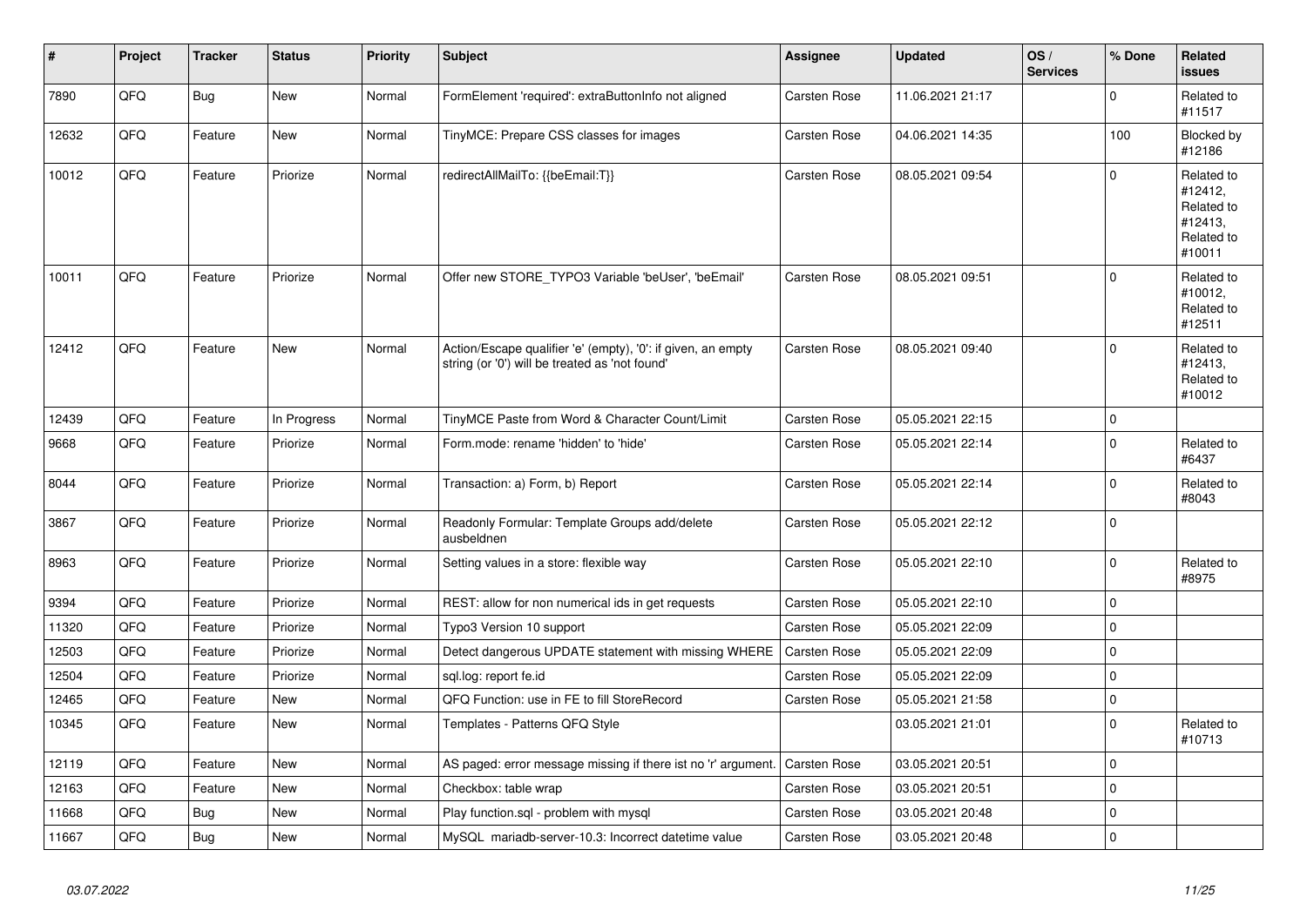| $\vert$ # | Project | <b>Tracker</b> | <b>Status</b>     | <b>Priority</b> | <b>Subject</b>                                                                                             | <b>Assignee</b>                                        | <b>Updated</b>      | OS/<br><b>Services</b> | % Done      | Related<br><b>issues</b>                      |                      |
|-----------|---------|----------------|-------------------|-----------------|------------------------------------------------------------------------------------------------------------|--------------------------------------------------------|---------------------|------------------------|-------------|-----------------------------------------------|----------------------|
| 11955     | QFQ     | Feature        | New               | Normal          | subrecord: new title option to set <th> attributes - e.g. to<br/>customize tablesorter options.</th>       | attributes - e.g. to<br>customize tablesorter options. | <b>Carsten Rose</b> | 03.05.2021 20:47       |             | $\Omega$                                      | Related to<br>#11775 |
| 11747     | QFQ     | Feature        | New               | Normal          | Maintenance Page with Redirect                                                                             | <b>Carsten Rose</b>                                    | 03.05.2021 20:47    |                        | $\mathbf 0$ | Related to<br>#11741                          |                      |
| 4194      | QFQ     | Feature        | In Progress       | Normal          | Bootstrap 4 ist jetzt offiziel                                                                             |                                                        | 03.05.2021 20:47    |                        | $\mathbf 0$ | Related to<br>#10114                          |                      |
| 12480     | QFQ     | Feature        | New               | Normal          | If QFQ upgrade is running, block further request                                                           | <b>Carsten Rose</b>                                    | 03.05.2021 20:45    |                        | 0           |                                               |                      |
| 12477     | QFQ     | Feature        | New               | Normal          | Support for refactoring: Form, FormElement, diverse<br>Tabellen/Spalten, tt-content Records                | Carsten Rose                                           | 03.05.2021 20:45    |                        | $\mathbf 0$ |                                               |                      |
| 12474     | QFQ     | Feature        | New               | Normal          | Check BaseConfigURL if it is given and the the last char is '/'                                            | <b>Carsten Rose</b>                                    | 03.05.2021 20:45    |                        | 0           |                                               |                      |
| 12413     | QFQ     | Feature        | New               | Normal          | STORE_TYPO3: enhance for {{be_users.email:T}},<br>{{fe_users.email:T}}                                     | <b>Carsten Rose</b>                                    | 03.05.2021 20:45    |                        | $\mathbf 0$ | Related to<br>#12412,<br>Related to<br>#10012 |                      |
| 12400     | QFQ     | Feature        | New               | Normal          | Tutorial ist in QFQ Doku, Wird in der Suche gefunden, es<br>gibt aber kein Menupunkt - Inhalt ueberpruefen | <b>Carsten Rose</b>                                    | 03.05.2021 20:45    |                        | $\mathbf 0$ |                                               |                      |
| 12269     | QFQ     | Feature        | <b>New</b>        | Normal          | 2FA - Login                                                                                                | Carsten Rose                                           | 03.05.2021 20:45    |                        | 0           |                                               |                      |
| 12162     | QFQ     | Feature        | New               | Normal          | FE.type=sendmail: personalized mailing (several mails) via<br>template                                     | <b>Carsten Rose</b>                                    | 03.05.2021 20:45    |                        | $\mathbf 0$ |                                               |                      |
| 12156     | QFQ     | Feature        | <b>New</b>        | Normal          | Form: Optional disable 'leave page'                                                                        |                                                        | 03.05.2021 20:45    |                        | 0           |                                               |                      |
| 12109     | QFQ     | Feature        | New               | Normal          | Donwload Link: Plain, SIP, Persistent Link, Peristent SIP -<br>new notation                                | <b>Carsten Rose</b>                                    | 03.05.2021 20:45    |                        | $\mathbf 0$ | Related to<br>#12085                          |                      |
| 7278      | QFQ     | Feature        | Some day<br>maybe | Normal          | Form: Wert vordefinieren der immer gesetzt wird                                                            |                                                        | 02.05.2021 09:27    |                        | $\mathbf 0$ |                                               |                      |
| 12135     | QFQ     | Feature        | New               | Normal          | Subrecord: Notiz                                                                                           |                                                        | 24.04.2021 16:58    |                        | 0           |                                               |                      |
| 12330     | QFQ     | Feature        | <b>New</b>        | Normal          | Copy to input field / text area / TinyMCE                                                                  | <b>Carsten Rose</b>                                    | 07.04.2021 09:01    |                        | 0           |                                               |                      |
| 10080     | QFQ     | Feature        | New               | Normal          | Popup on 'save' / 'close': configure dialog (answer<br>yes/no/cancle/)                                     | Carsten Rose                                           | 28.03.2021 20:52    |                        | $\mathbf 0$ | Is duplicate of<br>#12262                     |                      |
| 11347     | QFQ     | Bug            | Feedback          | Normal          | If Bedingungen funktionieren nicht korrekt                                                                 | Christoph Fuchs                                        | 21.03.2021 20:37    |                        | 0           |                                               |                      |
| 12187     | QFQ     | Bug            | <b>New</b>        | Normal          | Trigger FormAsFile() via Report: probably problem with multi<br>DB setup                                   | <b>Carsten Rose</b>                                    | 20.03.2021 21:20    |                        | $\mathbf 0$ |                                               |                      |
| 10714     | QFQ     | Feature        | New               | Normal          | multi Table Form                                                                                           | Carsten Rose                                           | 16.03.2021 18:44    |                        | 0           |                                               |                      |
| 8217      | QFQ     | Feature        | New               | Normal          | if-elseif-else construct                                                                                   | Carsten Rose                                           | 16.03.2021 18:41    |                        | 0           | Related to<br>#10716                          |                      |
| 11516     | QFQ     | Feature        | New               | Normal          | Multi Page Form (Previous/Next Buttons)                                                                    | Carsten Rose                                           | 16.03.2021 17:52    |                        | 0           |                                               |                      |
| 12146     | QFQ     | Feature        | New               | Normal          | Autocron Job: Anzeigen wann der naechste Job ausgefuehrt<br>wird, resp das er nicht ausgefuehrt wird       | Carsten Rose                                           | 15.03.2021 15:23    |                        | $\mathbf 0$ |                                               |                      |
| 12133     | QFG     | Bug            | New               | Normal          | NPM, phpSpreadSheet aktualisieren                                                                          | Carsten Rose                                           | 15.03.2021 09:04    |                        | $\mathsf 0$ |                                               |                      |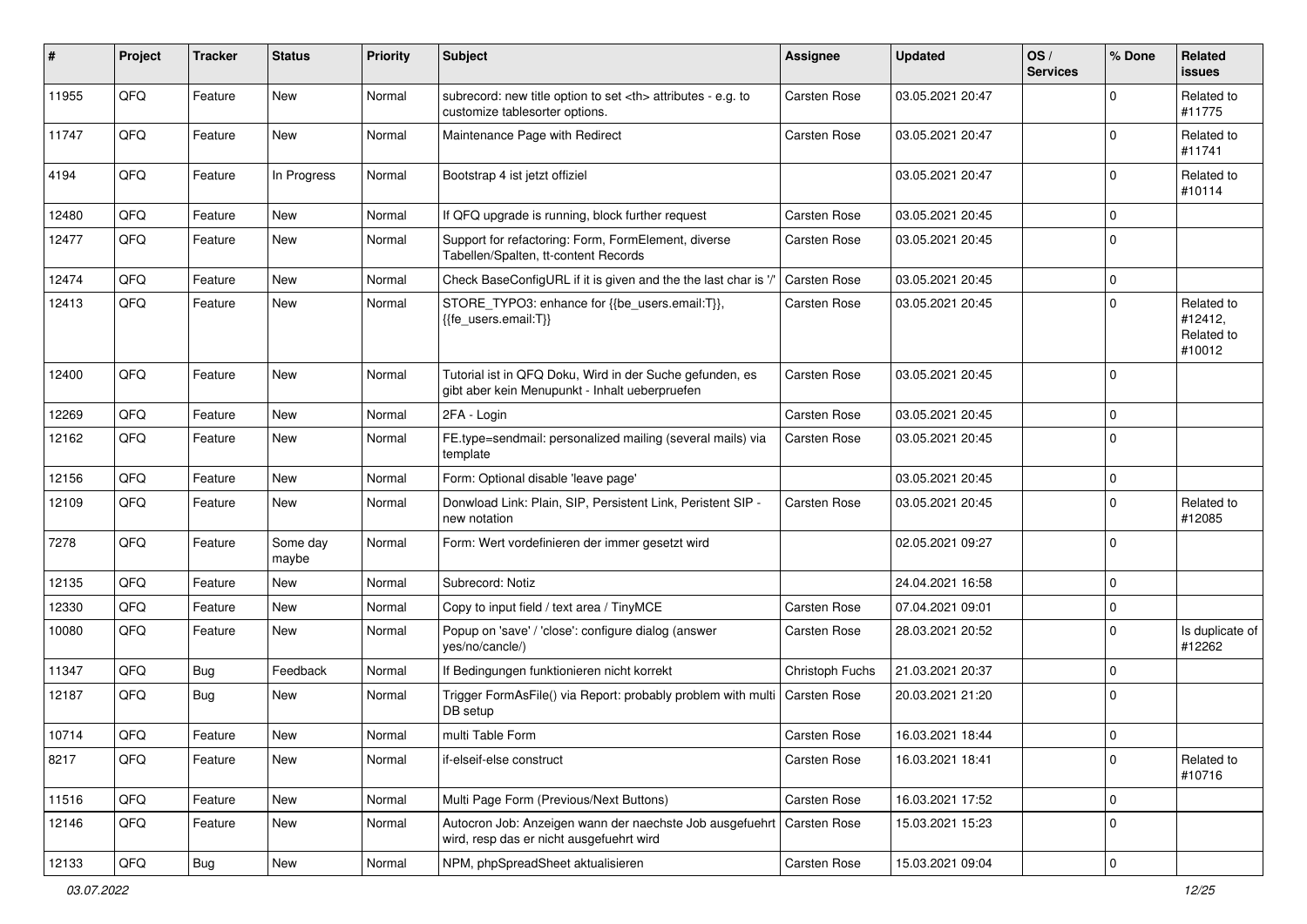| #     | Project | <b>Tracker</b> | <b>Status</b>     | <b>Priority</b> | <b>Subject</b>                                                                     | <b>Assignee</b>     | <b>Updated</b>   | OS/<br><b>Services</b> | % Done         | Related<br><b>issues</b> |
|-------|---------|----------------|-------------------|-----------------|------------------------------------------------------------------------------------|---------------------|------------------|------------------------|----------------|--------------------------|
| 8187  | QFQ     | Feature        | New               | Normal          | Subrecord: enable/hide new button - make new/edit/delete<br>customizeable.         | <b>Carsten Rose</b> | 06.03.2021 18:44 |                        | $\mathbf 0$    | Related to<br>#11326     |
| 12045 | QFQ     | <b>Bug</b>     | New               | Normal          | templateGroup afterSave FE: Aufruf ohne<br>sqlHonorFormElements funktioniert nicht | <b>Carsten Rose</b> | 18.02.2021 16:33 |                        | $\mathbf 0$    |                          |
| 12040 | QFQ     | Bug            | New               | Normal          | FE Mode 'hidden' für zwei FEs auf einer Zeile                                      | <b>Carsten Rose</b> | 18.02.2021 10:13 |                        | 0              |                          |
| 12039 | QFQ     | Feature        | <b>New</b>        | Normal          | Missing htmlSpecialChar() in pre processing on form submit                         |                     | 18.02.2021 00:09 |                        | $\mathbf 0$    | Related to<br>#14320     |
| 12024 | QFQ     | Feature        | New               | Normal          | Excel Export: text columns by default decode<br>htmlspeciachar()                   | <b>Carsten Rose</b> | 17.02.2021 23:55 |                        | $\mathbf 0$    | Related to<br>#12022     |
| 12038 | QFQ     | Feature        | <b>New</b>        | Normal          | a) STORE_VAR: filenameOnlyStripUniq, b) SP:<br>QSTRIPUNIQ()                        |                     | 17.02.2021 23:55 |                        | $\mathbf 0$    |                          |
| 12023 | QFQ     | Feature        | New               | Normal          | MySQL Stored Precdure: QDECODESPECIALCHAR()                                        | <b>Carsten Rose</b> | 16.02.2021 11:16 |                        | $\mathbf 0$    | Related to<br>#12022     |
| 9958  | QFQ     | Bug            | Priorize          | Normal          | Broken subrecord query: no error message                                           | <b>Carsten Rose</b> | 05.02.2021 15:15 |                        | $\mathbf 0$    |                          |
| 7229  | QFQ     | Feature        | Some day<br>maybe | Normal          | New FormElement.type: Button                                                       |                     | 01.02.2021 12:32 |                        | $\Omega$       |                          |
| 3880  | QFQ     | Feature        | Some day<br>maybe | Normal          | Form 'Form': anlegen einer Tabelle                                                 |                     | 14.01.2021 10:12 |                        | $\mathbf 0$    |                          |
| 9281  | QFQ     | Bug            | Some day<br>maybe | Normal          | Allow STRICT_TRANS_TABLES                                                          | <b>Carsten Rose</b> | 02.01.2021 18:43 |                        | $\mathbf 0$    |                          |
| 9126  | QFQ     | Bug            | Some day<br>maybe | Normal          | hidden Form elements are present in page source                                    |                     | 02.01.2021 18:41 |                        | 0              |                          |
| 5695  | QFQ     | Feature        | In Progress       | Normal          | Multiform                                                                          | <b>Carsten Rose</b> | 02.01.2021 18:38 |                        | $\mathbf 0$    |                          |
| 11775 | QFQ     | Feature        | New               | Normal          | Subrecord Tooltip pro Feld                                                         | <b>Carsten Rose</b> | 18.12.2020 15:22 |                        | $\mathbf 0$    | Related to<br>#11955     |
| 11752 | QFQ     | Bug            | New               | Normal          | checkbox renders multiple input elements with same name                            | Carsten Rose        | 17.12.2020 14:58 |                        | $\mathbf 0$    | Related to<br>#11750     |
| 11716 | QFQ     | Feature        | <b>New</b>        | Normal          | Form an beliebiger Stelle im Report anzeigen                                       |                     | 09.12.2020 09:47 |                        | 0              |                          |
| 11715 | QFQ     | Bug            | New               | Normal          | acceptZeroAsRequired and requiredOffButMark do not<br>coincide                     |                     | 08.12.2020 12:13 |                        | $\mathbf 0$    |                          |
| 11695 | QFQ     | Bug            | New               | Normal          | MultiForm required FE Error                                                        | <b>Carsten Rose</b> | 04.12.2020 13:34 |                        | 0              |                          |
| 11534 | QFG     | Feature        | <b>New</b>        | Normal          | Report: Action on selected rows - Table batchprocessing<br>feature                 |                     | 18.11.2020 08:15 |                        | $\mathbf 0$    |                          |
| 11535 | QFQ     | Feature        | New               | Normal          | Ability to create SQL columns in frontend QFQ forms                                |                     | 17.11.2020 12:11 |                        | 0              |                          |
| 11523 | QFQ     | Feature        | New               | Normal          | Mit dynamic Update erkennen, ob Upload gemacht wurde                               | <b>Carsten Rose</b> | 13.11.2020 15:07 |                        | $\mathbf 0$    | Related to<br>#9533      |
| 11522 | QFQ     | Bug            | New               | Normal          | Aus/Einblenden von Reitern                                                         |                     | 13.11.2020 14:58 |                        | $\mathbf 0$    |                          |
| 10937 | QFO     | <b>Bug</b>     | New               | Normal          | Fehler mit abhängigen Select- Feldern beim Positionieren                           | Carsten Rose        | 12.11.2020 23:45 |                        | $\overline{0}$ |                          |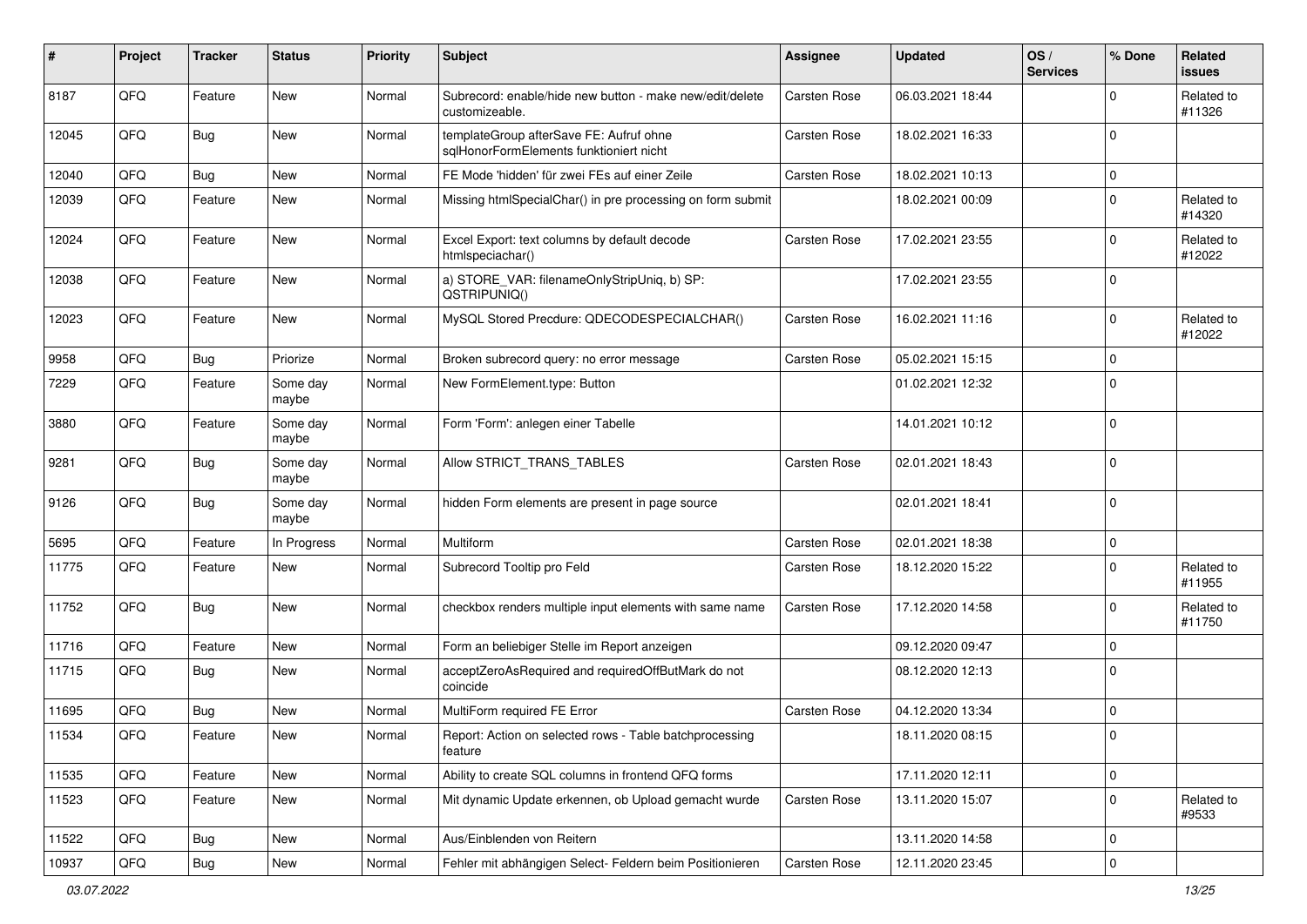| #     | Project | <b>Tracker</b> | <b>Status</b>     | <b>Priority</b> | <b>Subject</b>                                                                                     | <b>Assignee</b>     | <b>Updated</b>   | OS/<br><b>Services</b> | % Done              | <b>Related</b><br><b>issues</b>                                      |
|-------|---------|----------------|-------------------|-----------------|----------------------------------------------------------------------------------------------------|---------------------|------------------|------------------------|---------------------|----------------------------------------------------------------------|
| 10759 | QFQ     | Bug            | <b>New</b>        | Normal          | emptyMeansNull - Feld falsch aktualisiert                                                          |                     | 12.11.2020 23:45 |                        | $\Omega$            |                                                                      |
| 10704 | QFQ     | Bug            | <b>New</b>        | Normal          | wkhtml problem rendering fullCalendar.js / fabric.js >><br>successor: puppeteer                    | <b>Carsten Rose</b> | 12.11.2020 23:45 |                        | $\mathbf 0$         | Related to<br>#5024,<br>Related to<br>#4650,<br>Related to<br>#10715 |
| 10588 | QFQ     | Bug            | <b>New</b>        | Normal          | typeahed Tag: Doku anpassen                                                                        | Carsten Rose        | 12.11.2020 23:45 |                        | 0                   |                                                                      |
| 11504 | QFQ     | Feature        | New               | Normal          | Dynamic Update: Button text update for 'Save',' Close' &<br>'Delete'                               | Carsten Rose        | 12.11.2020 23:44 |                        | $\Omega$            |                                                                      |
| 11239 | QFQ     | <b>Bug</b>     | <b>New</b>        | Normal          | Radiobutton (plain): horizontales Rendern abhängig vom<br>Datentyp in der Datenbank                | <b>Carsten Rose</b> | 30.09.2020 18:37 |                        | $\mathbf 0$         |                                                                      |
| 11076 | QFQ     | Feature        | In Progress       | Normal          | SELECT  AS _websocket                                                                              | <b>Carsten Rose</b> | 30.08.2020 17:49 |                        | $\mathbf 0$         |                                                                      |
| 11080 | QFQ     | Feature        | <b>New</b>        | Normal          | Send MQTT messages                                                                                 | Carsten Rose        | 29.08.2020 19:49 |                        | $\mathbf 0$         |                                                                      |
| 10996 | QFQ     | Feature        | <b>New</b>        | Normal          | Download video via sip: no seek                                                                    | <b>Carsten Rose</b> | 12.08.2020 14:18 |                        | $\mathbf 0$         |                                                                      |
| 10976 | QFQ     | Feature        | <b>New</b>        | Normal          | Excel Export Verbesserungen                                                                        | <b>Carsten Rose</b> | 06.08.2020 10:56 |                        | $\mathbf 0$         |                                                                      |
| 10890 | QFQ     | Bug            | New               | Normal          | AutoCron hangs                                                                                     |                     | 20.07.2020 13:56 |                        | $\mathbf 0$         |                                                                      |
| 10874 | QFQ     | Feature        | New               | Normal          | Erstellen eines Foreign Keys in der Tabelle "FormElement"                                          |                     | 13.07.2020 10:11 |                        | $\mathsf{O}\xspace$ |                                                                      |
| 10819 | QFQ     | Feature        | <b>New</b>        | Normal          | Persistent SIP - second try                                                                        | Carsten Rose        | 29.06.2020 23:02 |                        | $\mathbf 0$         | Related to<br>#6261                                                  |
| 10763 | QFQ     | Feature        | New               | Normal          | form accessed and submitted despite logout?                                                        |                     | 16.06.2020 11:43 |                        | $\mathbf 0$         |                                                                      |
| 3432  | QFQ     | Feature        | New               | Normal          | subrecord: dynamicUpdate                                                                           | <b>Carsten Rose</b> | 11.06.2020 21:10 |                        | $\mathbf 0$         | Related to<br>#5691                                                  |
| 10738 | QFQ     | Feature        | Some day<br>maybe | Normal          | CORS headers for external API requests                                                             |                     | 10.06.2020 14:00 |                        | $\Omega$            |                                                                      |
| 10005 | QFQ     | Feature        | Priorize          | Normal          | Report / special column name:  AS _calendar                                                        | <b>Carsten Rose</b> | 03.06.2020 17:28 |                        | $\mathbf 0$         |                                                                      |
| 10658 | QFQ     | Bug            | <b>New</b>        | Normal          | processReadOnly broken                                                                             | <b>Carsten Rose</b> | 27.05.2020 17:55 |                        | $\mathbf 0$         |                                                                      |
| 5345  | QFQ     | Feature        | New               | Normal          | Report: UPDATE / INSERT / DELETE statements should<br>trigger subqueries, depending on the result. | <b>Carsten Rose</b> | 27.05.2020 16:11 |                        | $\mathbf 0$         |                                                                      |
| 10593 | QFQ     | Feature        | <b>New</b>        | Normal          | label2: text behind input element                                                                  | Carsten Rose        | 16.05.2020 10:57 |                        | $\Omega$            |                                                                      |
| 5559  | QFQ     | <b>Bug</b>     | New               | Normal          | FE.type = Upload: 'accept' might contain variables                                                 | Carsten Rose        | 11.05.2020 21:23 |                        | $\Omega$            |                                                                      |
| 10443 | QFQ     | Feature        | In Progress       | Normal          | Konzept_api / _live                                                                                | <b>Carsten Rose</b> | 07.05.2020 09:39 |                        | $\mathbf 0$         |                                                                      |
| 10384 | QFQ     | Feature        | New               | Normal          | Parameter Exchange QFQ Instances                                                                   |                     | 07.05.2020 09:38 |                        | $\mathbf 0$         |                                                                      |
| 10322 | QFQ     | Bug            | New               | Normal          | FormElement / Radio: missing column 'enum' >> FE not<br>reported                                   | <b>Carsten Rose</b> | 07.05.2020 09:37 |                        | $\mathbf 0$         |                                                                      |
| 10124 | QFQ     | Feature        | Feedback          | Normal          | qfq AAI-Login                                                                                      | Karin Niffeler      | 07.05.2020 09:36 |                        | $\mathbf 0$         |                                                                      |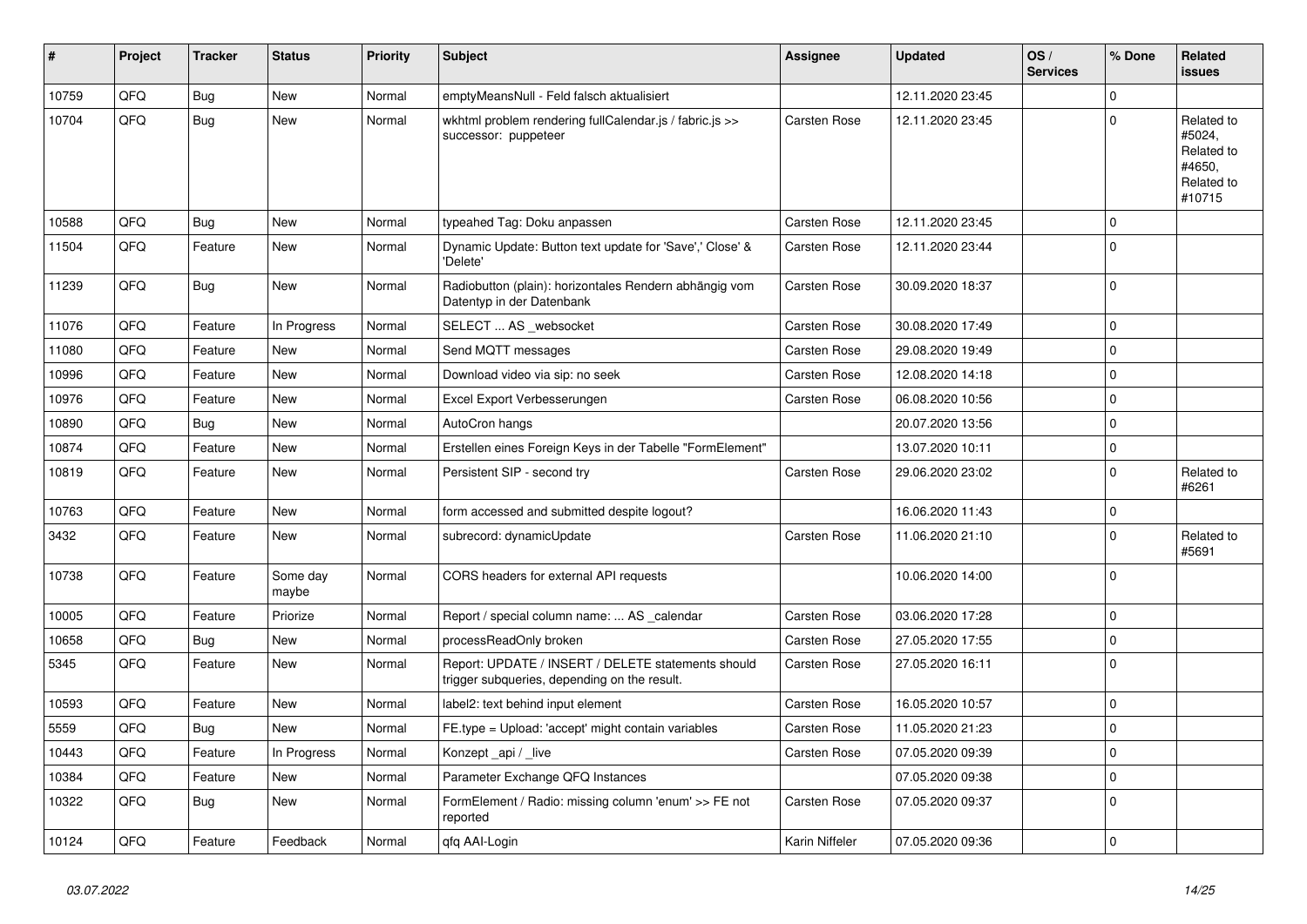| ∦     | Project | <b>Tracker</b> | <b>Status</b> | <b>Priority</b> | <b>Subject</b>                                                                           | Assignee            | <b>Updated</b>   | OS/<br><b>Services</b> | % Done      | Related<br><b>issues</b>                                             |
|-------|---------|----------------|---------------|-----------------|------------------------------------------------------------------------------------------|---------------------|------------------|------------------------|-------------|----------------------------------------------------------------------|
| 10119 | QFQ     | Feature        | <b>New</b>    | Normal          | Dropdown (selectlist) & Type Ahead: format and catagorize<br>list                        | <b>Carsten Rose</b> | 07.05.2020 09:36 |                        | $\Omega$    |                                                                      |
| 10082 | QFQ     | <b>Bug</b>     | New           | Normal          | FE.type=SELECT - 'sanatize' Class                                                        | Carsten Rose        | 07.05.2020 09:36 |                        | $\pmb{0}$   | Related to<br>#10081                                                 |
| 4050  | QFQ     | Feature        | <b>New</b>    | Normal          | sql.log: 1) FormElement ID which causes a specific action,<br>2) Result in the same row. | <b>Carsten Rose</b> | 15.04.2020 11:35 |                        | $\Omega$    | Related to<br>#5458                                                  |
| 10324 | QFQ     | Bug            | <b>New</b>    | Normal          | Excel Export mit Template funktioniert nur, wenn Template<br>vor uid kommt               |                     | 30.03.2020 11:20 |                        | $\Omega$    | Related to<br>#10257                                                 |
| 10115 | QFQ     | Feature        | <b>New</b>    | Normal          | TypeAhead: static list                                                                   | <b>Carsten Rose</b> | 26.02.2020 16:42 |                        | 100         |                                                                      |
| 10003 | QFQ     | Feature        | Priorize      | Normal          | fieldset: stronger visualize group                                                       | Benjamin Baer       | 12.02.2020 08:13 |                        | $\Omega$    |                                                                      |
| 10015 | QFQ     | Feature        | Priorize      | Normal          | Monospace in Textarea                                                                    | <b>Carsten Rose</b> | 03.02.2020 13:40 |                        | $\mathbf 0$ |                                                                      |
| 9811  | QFQ     | Feature        | <b>New</b>    | Normal          | Report: tag every n'th row                                                               | Carsten Rose        | 01.02.2020 23:22 |                        | $\mathbf 0$ |                                                                      |
| 9783  | QFQ     | <b>Bug</b>     | <b>New</b>    | Normal          | Email with special characters                                                            | <b>Carsten Rose</b> | 01.02.2020 23:22 |                        | 0           |                                                                      |
| 9781  | QFQ     | Feature        | <b>New</b>    | Normal          | Button: CSS class to make buttons smaller                                                | <b>Carsten Rose</b> | 01.02.2020 23:22 |                        | $\Omega$    |                                                                      |
| 9707  | QFQ     | Feature        | <b>New</b>    | Normal          | SIP security: encode pageld and check pageld on decode                                   | Carsten Rose        | 01.02.2020 23:22 |                        | $\mathbf 0$ |                                                                      |
| 9706  | QFQ     | Feature        | <b>New</b>    | Normal          | Multi File Upload (hidden template group)                                                | <b>Carsten Rose</b> | 01.02.2020 23:22 |                        | $\mathbf 0$ | Related to<br>#7521,<br>Related to<br>#5562,<br>Related to<br>#13330 |
| 9691  | QFQ     | Bug            | In Progress   | Normal          | Checkbox: dynamic update > readonly                                                      | Carsten Rose        | 01.02.2020 23:22 |                        | 50          | Related to<br>#9834                                                  |
| 9537  | QFQ     | Feature        | <b>New</b>    | Normal          | FormEditor: Edit fieldset in FrontEnd                                                    | Carsten Rose        | 01.02.2020 23:22 |                        | $\mathbf 0$ |                                                                      |
| 9533  | QFQ     | <b>Bug</b>     | New           | Normal          | FE.type=upload: Check in 'beforeSave' if upload is given                                 | <b>Carsten Rose</b> | 01.02.2020 23:22 |                        | $\mathbf 0$ | Related to<br>#11523                                                 |
| 9352  | QFQ     | Feature        | <b>New</b>    | Normal          | FE 'Native' fire slaveld, sqlAfter, sqlIns                                               | Carsten Rose        | 01.02.2020 23:22 |                        | 0           |                                                                      |
| 9317  | QFQ     | <b>Bug</b>     | New           | Normal          | FE.type=note: with dynamic show/hidden an empty label<br>causes trouble                  | <b>Carsten Rose</b> | 01.02.2020 23:22 |                        | $\Omega$    |                                                                      |
| 9275  | QFQ     | <b>Bug</b>     | <b>New</b>    | Normal          | autcron: t3 page, which takes to long to respond, is not<br>reported properly            | Carsten Rose        | 01.02.2020 23:22 |                        | 100         |                                                                      |
| 9208  | QFQ     | Feature        | <b>New</b>    | Normal          | Manage 'recent' records                                                                  | Carsten Rose        | 01.02.2020 23:22 |                        | $\mathbf 0$ |                                                                      |
| 9177  | QFQ     | Bug            | <b>New</b>    | Normal          | Bug? QFQ tries to save an action FE, which has real<br>existing column name              | Carsten Rose        | 01.02.2020 23:22 |                        | $\mathbf 0$ |                                                                      |
| 9136  | QFQ     | Feature        | <b>New</b>    | Normal          | Create ZIP files with dynamic PDFs                                                       | Carsten Rose        | 01.02.2020 23:22 |                        | $\mathbf 0$ |                                                                      |
| 9129  | QFQ     | Feature        | New           | Normal          | sqlValidate: Message as notification, not as error                                       | <b>Carsten Rose</b> | 01.02.2020 23:22 |                        | $\mathbf 0$ | Related to<br>#9128                                                  |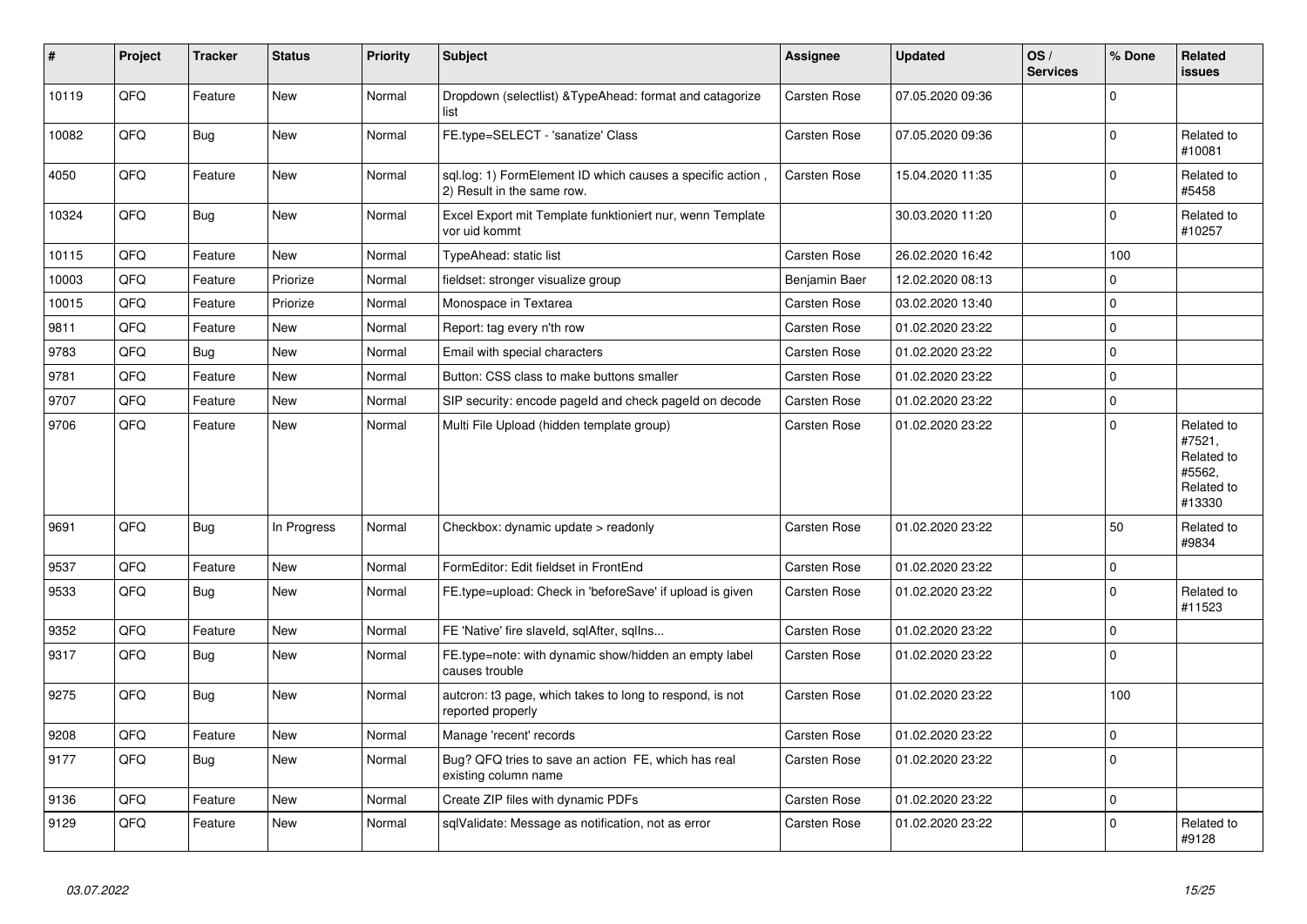| #    | Project | <b>Tracker</b> | <b>Status</b>     | <b>Priority</b> | <b>Subject</b>                                                                                         | Assignee            | <b>Updated</b>   | OS/<br><b>Services</b> | % Done              | <b>Related</b><br><b>issues</b> |
|------|---------|----------------|-------------------|-----------------|--------------------------------------------------------------------------------------------------------|---------------------|------------------|------------------------|---------------------|---------------------------------|
| 9128 | QFQ     | Feature        | <b>New</b>        | Normal          | Error Message: not replaced variables- a) replace back to<br>'{{', b) underline                        | <b>Carsten Rose</b> | 01.02.2020 23:22 |                        | $\Omega$            | Related to<br>#9129             |
| 9127 | QFQ     | <b>Bug</b>     | <b>New</b>        | Normal          | Error Message: change 'roll over' color - text not readable                                            | <b>Carsten Rose</b> | 01.02.2020 23:22 |                        | $\mathbf 0$         |                                 |
| 8975 | QFQ     | Feature        | <b>New</b>        | Normal          | Report Notation: 2.0                                                                                   | Carsten Rose        | 01.02.2020 23:22 |                        | $\mathbf 0$         | Related to<br>#8963             |
| 9130 | QFQ     | Feature        | Some day<br>maybe | Normal          | tablesorter: Automatic Row numbering / Zeilenummer                                                     | Benjamin Baer       | 01.02.2020 23:22 |                        | $\Omega$            |                                 |
| 8806 | QFQ     | Feature        | <b>New</b>        | Normal          | <b>SQL Function nl2br</b>                                                                              | <b>Carsten Rose</b> | 01.02.2020 23:22 |                        | $\mathbf 0$         |                                 |
| 8719 | QFQ     | Feature        | <b>New</b>        | Normal          | extraButtonLock: add support for 0/1                                                                   | Carsten Rose        | 01.02.2020 23:22 |                        | $\mathbf 0$         |                                 |
| 8336 | QFQ     | Feature        | <b>New</b>        | Normal          | Form > modified > Close New: a) Optional disable popup, b)<br>custom text, c) mode on save: close stay | <b>Carsten Rose</b> | 01.02.2020 23:22 |                        | $\mathbf 0$         | Related to<br>#8335             |
| 8089 | QFQ     | Feature        | <b>New</b>        | Normal          | Copy/Paste for FormElements                                                                            | Carsten Rose        | 01.02.2020 23:22 |                        | $\mathbf 0$         |                                 |
| 8049 | QFQ     | Bug            | <b>New</b>        | Normal          | FE.type=note, column 'value': text moves some pixel to top<br>after save                               | <b>Carsten Rose</b> | 01.02.2020 23:22 |                        | $\Omega$            |                                 |
| 7924 | QFQ     | Feature        | New               | Normal          | Radio/Checkbox with Tooltip                                                                            | Carsten Rose        | 01.02.2020 23:22 |                        | $\mathbf 0$         |                                 |
| 7812 | QFQ     | Feature        | <b>New</b>        | Normal          | FE 'Subrecord' - new option 'subrecordShowFilter',<br>'subrecordPaging'                                | <b>Carsten Rose</b> | 01.02.2020 23:22 |                        | $\mathbf 0$         |                                 |
| 7795 | QFQ     | Bug            | <b>New</b>        | Normal          | Readonly Form: Typeahead-Felder                                                                        | Carsten Rose        | 01.02.2020 23:22 |                        | $\Omega$            | Related to<br>#10640            |
| 7685 | QFQ     | <b>Bug</b>     | <b>New</b>        | Normal          | Open FormElement from QFQ error message and save<br>modified record: error about missing {{formId:F}}  | <b>Carsten Rose</b> | 01.02.2020 23:22 |                        | $\Omega$            |                                 |
| 7547 | QFQ     | Bug            | <b>New</b>        | Normal          | Error Message in afterSave: wrong parameter column<br>reported                                         | <b>Carsten Rose</b> | 01.02.2020 23:22 |                        | $\mathbf 0$         |                                 |
| 7524 | QFQ     | Bug            | <b>New</b>        | Normal          | QFQ throws a 'General Error' if 'fileadmin/protected/log/' is<br>not writeable                         | Carsten Rose        | 01.02.2020 23:22 |                        | $\overline{0}$      |                                 |
| 7520 | QFQ     | Feature        | <b>New</b>        | Normal          | QR Code:  AS _qr ( AS _link)                                                                           | Carsten Rose        | 01.02.2020 23:22 |                        | $\mathbf{0}$        |                                 |
| 7519 | QFQ     | Feature        | New               | Normal          | Select: Multi                                                                                          | <b>Carsten Rose</b> | 01.02.2020 23:22 |                        | $\mathbf{0}$        |                                 |
| 7513 | QFQ     | Bug            | <b>New</b>        | Normal          | Radios not correct aligned                                                                             | <b>Carsten Rose</b> | 01.02.2020 23:22 |                        | $\mathbf 0$         |                                 |
| 7730 | QFQ     | Feature        | Priorize          | Normal          | SELECT Box: title in between                                                                           | Benjamin Baer       | 01.02.2020 23:22 |                        | $\mathbf{0}$        |                                 |
| 7512 | QFQ     | <b>Bug</b>     | <b>New</b>        | Normal          | FE: inputType=number >> 'pattern' is not respected                                                     | Carsten Rose        | 01.02.2020 23:22 |                        | $\mathsf{O}\xspace$ |                                 |
| 7109 | QFQ     | Feature        | <b>New</b>        | Normal          | Dynamic Updates: row/element hide                                                                      | Carsten Rose        | 01.02.2020 23:22 |                        | $\Omega$            | Has duplicate<br>#4081          |
| 7002 | QFQ     | Bug            | New               | Normal          | Dynamic Update: row does not disappear / appear                                                        | <b>Carsten Rose</b> | 01.02.2020 23:22 |                        | $\mathbf 0$         |                                 |
| 6250 | QFQ     | Feature        | In Progress       | Normal          | Enhance layout: a) Subrecord, b) Subrecord-Title                                                       | Carsten Rose        | 01.02.2020 23:22 |                        | $\mathbf{0}$        | Related to<br>#5391             |
| 4082 | QFQ     | Feature        | New               | Normal          | Dynamic Update: modeSql - useful default                                                               | Carsten Rose        | 01.02.2020 23:22 |                        | $\mathbf 0$         |                                 |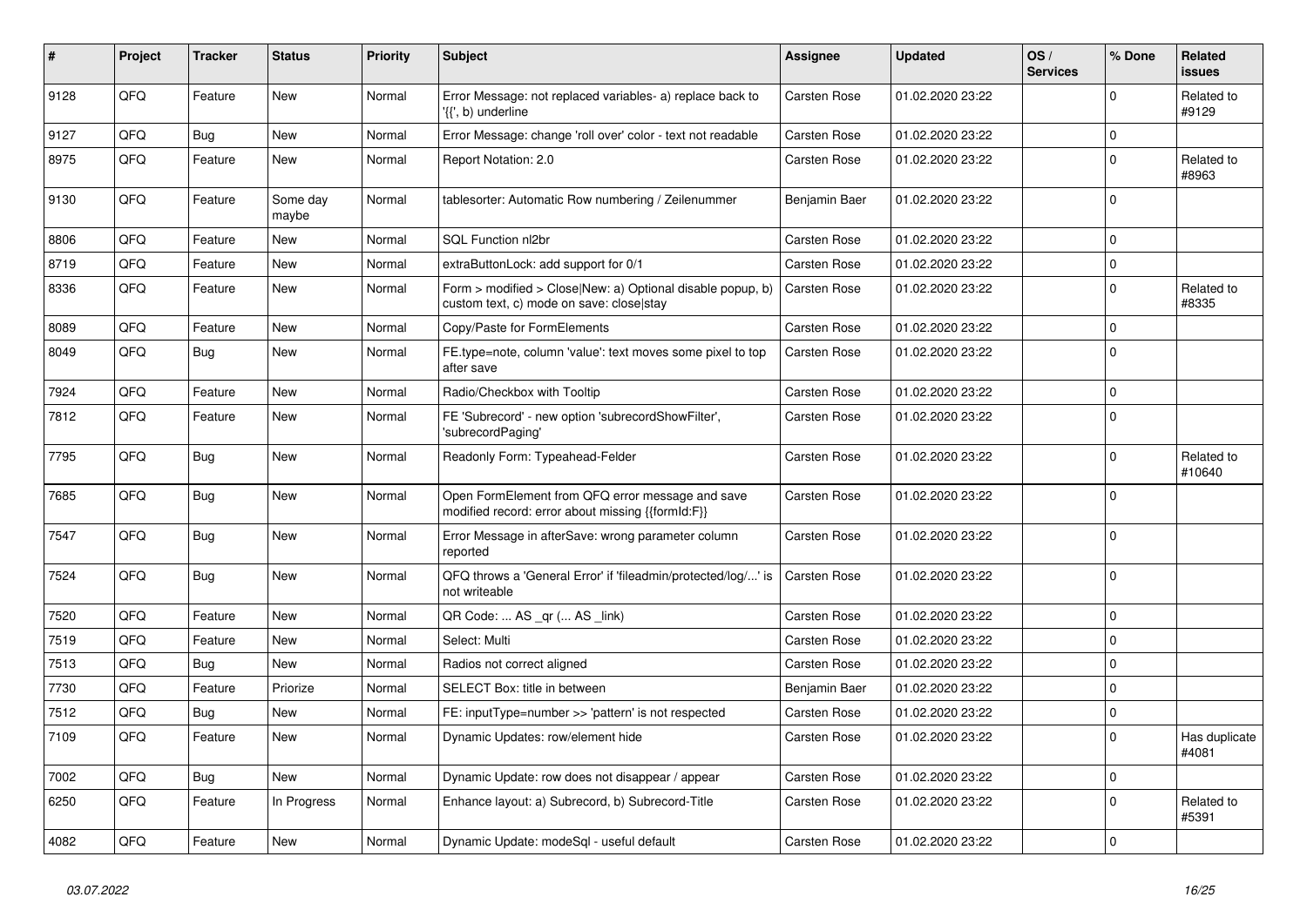| #    | Project | <b>Tracker</b> | <b>Status</b>     | <b>Priority</b> | <b>Subject</b>                                                                                                             | <b>Assignee</b>     | <b>Updated</b>   | OS/<br><b>Services</b> | % Done              | Related<br><b>issues</b> |
|------|---------|----------------|-------------------|-----------------|----------------------------------------------------------------------------------------------------------------------------|---------------------|------------------|------------------------|---------------------|--------------------------|
| 9602 | QFQ     | Feature        | New               | Normal          | Form definition as JSON                                                                                                    | <b>Carsten Rose</b> | 01.02.2020 23:21 |                        | $\mathbf 0$         | Related to<br>#9600      |
| 7683 | QFQ     | Feature        | New               | Normal          | Special column names in '{{ SELECT  AS _link }}' should<br>be detected                                                     | <b>Carsten Rose</b> | 01.02.2020 23:21 |                        | $\mathbf 0$         |                          |
| 7681 | QFQ     | Feature        | <b>New</b>        | Normal          | Optional switch off 'check for modified record'                                                                            | <b>Carsten Rose</b> | 01.02.2020 23:21 |                        | $\mathbf 0$         |                          |
| 7574 | QFQ     | Bug            | <b>New</b>        | Normal          | Substitute error: form element not reported / dont parse<br>Form.note                                                      | <b>Carsten Rose</b> | 01.02.2020 23:21 |                        | $\mathbf 0$         |                          |
| 7521 | QFQ     | Feature        | New               | Normal          | TemplateGroup: fe.type=upload                                                                                              | Carsten Rose        | 01.02.2020 23:21 |                        | $\mathbf 0$         | Related to<br>#9706      |
| 7481 | QFQ     | Feature        | New               | Normal          | Detect 'BaseUrl' automatically                                                                                             | <b>Carsten Rose</b> | 01.02.2020 23:21 |                        | $\mathbf 0$         |                          |
| 7342 | QFQ     | Feature        | New               | Normal          | add content $=$ hide this                                                                                                  | Carsten Rose        | 01.02.2020 23:21 |                        | $\mathbf 0$         |                          |
| 7280 | QFQ     | Feature        | <b>New</b>        | Normal          | recently used table                                                                                                        | <b>Carsten Rose</b> | 01.02.2020 23:21 |                        | $\Omega$            |                          |
| 7261 | QFQ     | <b>Bug</b>     | New               | Normal          | Report pathFilename for user without path, only the filename                                                               | <b>Carsten Rose</b> | 01.02.2020 23:21 |                        | $\mathbf 0$         |                          |
| 7239 | QFQ     | Feature        | New               | Normal          | TinyMCE: html tag whitelist                                                                                                | <b>Carsten Rose</b> | 01.02.2020 23:21 |                        | $\mathbf 0$         | Related to<br>#14320     |
| 7219 | QFQ     | Bug            | <b>New</b>        | Normal          | typeSheadSql / typeAheadSqlPrefetch: change to curly<br>braces                                                             | <b>Carsten Rose</b> | 01.02.2020 23:21 |                        | 0                   |                          |
| 7175 | QFQ     | Feature        | New               | Normal          | Upload: md5 hash as filename                                                                                               | <b>Carsten Rose</b> | 01.02.2020 23:21 |                        | 0                   |                          |
| 7119 | QFQ     | Feature        | New               | Normal          | Upload: scaleDownWidth, scaleDownHeight                                                                                    | Carsten Rose        | 01.02.2020 23:21 |                        | 0                   |                          |
| 7102 | QFQ     | Feature        | <b>New</b>        | Normal          | Comment sign in report: '#' and '--'                                                                                       | <b>Carsten Rose</b> | 01.02.2020 23:21 |                        | $\mathbf 0$         |                          |
| 7099 | QFQ     | Feature        | New               | Normal          | Redesign FormEditor                                                                                                        | <b>Carsten Rose</b> | 01.02.2020 23:21 |                        | 0                   |                          |
| 7014 | QFQ     | <b>Bug</b>     | New               | Normal          | Sending invalid emails succeeds when<br>debug.redirectAllMailTo is set                                                     | <b>Carsten Rose</b> | 01.02.2020 23:21 |                        | $\mathbf 0$         |                          |
| 6912 | QFQ     | Bug            | <b>New</b>        | Normal          | error Message Var 'deadline' already set in SIP - in Form<br>with FE.value={{deadline:R:::{{deadlinePeriod:Y}}}}           | Carsten Rose        | 01.02.2020 23:21 |                        | $\mathbf 0$         |                          |
| 6855 | QFQ     | Feature        | New               | Normal          | With {{feUser:U}}!={{feUser:T}}: Save / Delete: only possible<br>with {{feUserSave:U}}='yes' and '{{feUserDelete:U}}='yes' | <b>Carsten Rose</b> | 01.02.2020 23:21 |                        | 0                   |                          |
| 6972 | QFQ     | Feature        | Some day<br>maybe | Normal          | Fabric Clipboard / cross browser tab                                                                                       | Benjamin Baer       | 01.02.2020 23:21 |                        | 0                   |                          |
| 6970 | QFQ     | Feature        | Some day<br>maybe | Normal          | tablesorter: default fuer 'sortReset' aendern von 'Ctrl' zu 'Alt'                                                          | Benjamin Baer       | 01.02.2020 23:21 |                        | 0                   |                          |
| 6765 | QFO     | Feature        | New               | Normal          | Moeglichkeit via QFQ eigene Logs zu schreiben                                                                              | Carsten Rose        | 01.02.2020 23:21 |                        | 0                   |                          |
| 6677 | QFQ     | Bug            | New               | Normal          | Error message FE Action Element: no/wrong FE reference<br>who cause the problem.                                           | Carsten Rose        | 01.02.2020 23:21 |                        | $\mathbf 0$         |                          |
| 6609 | QFQ     | Feature        | New               | Normal          | Formlet: JSON API erweitern                                                                                                | Carsten Rose        | 01.02.2020 23:21 |                        | 50                  |                          |
| 6594 | QFQ     | Feature        | New               | Normal          | Excel: on download, check if there is a valid sip                                                                          | Carsten Rose        | 01.02.2020 23:21 |                        | 0                   |                          |
| 6483 | QFG     | <b>Bug</b>     | New               | Normal          | R Store funktioniert nicht bei 'Report Notation' im FE                                                                     | Carsten Rose        | 01.02.2020 23:21 |                        | $\mathsf{O}\xspace$ |                          |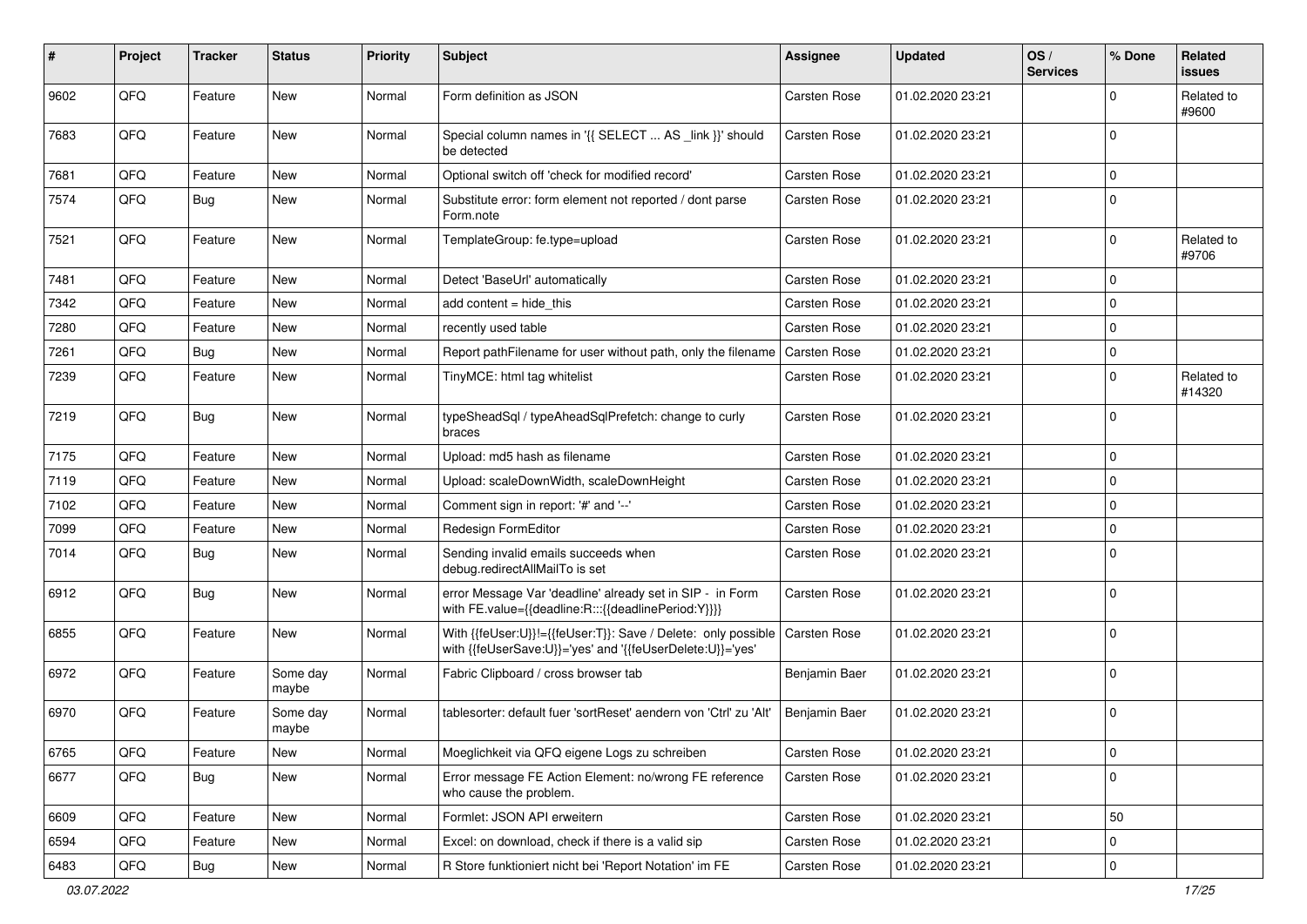| #    | Project | <b>Tracker</b> | <b>Status</b>     | Priority | <b>Subject</b>                                                                                        | Assignee            | <b>Updated</b>   | OS/<br><b>Services</b> | % Done       | <b>Related</b><br><b>issues</b>                |
|------|---------|----------------|-------------------|----------|-------------------------------------------------------------------------------------------------------|---------------------|------------------|------------------------|--------------|------------------------------------------------|
| 6462 | QFQ     | <b>Bug</b>     | New               | Normal   | File Upload: Nutzlose Fehlermeldung wenn Datei zu gross                                               | Carsten Rose        | 01.02.2020 23:21 |                        | $\mathbf{0}$ | Related to<br>#6139                            |
| 6437 | QFQ     | Feature        | <b>New</b>        | Normal   | Neuer Mode Button bei FormElementen                                                                   | <b>Carsten Rose</b> | 01.02.2020 23:21 |                        | $\Omega$     | Related to<br>#9668,<br>Blocked by<br>#9678    |
| 6292 | QFQ     | Feature        | <b>New</b>        | Normal   | Download: File speichern mit Hash aber original Filename in<br>der Datenbank vermerken fuer Downloads | Carsten Rose        | 01.02.2020 23:21 |                        | $\Omega$     |                                                |
| 6289 | QFQ     | Feature        | <b>New</b>        | Normal   | Form: Log                                                                                             | Carsten Rose        | 01.02.2020 23:21 |                        | $\mathbf 0$  |                                                |
| 5576 | QFQ     | Bug            | <b>New</b>        | Normal   | Using MySQL 'DROP' requires privilege - wich is not really<br>necessary.                              | Carsten Rose        | 01.02.2020 23:21 |                        | $\mathbf 0$  |                                                |
| 5131 | QFQ     | Feature        | <b>New</b>        | Normal   | Activate Spin Gear ('wait/busy' indicator) via LINK attribute                                         | Carsten Rose        | 01.02.2020 23:21 |                        | $\mathbf 0$  |                                                |
| 4250 | QFQ     | Feature        | New               | Normal   | AutoCron in QFQ via PHP                                                                               | <b>Carsten Rose</b> | 01.02.2020 23:21 |                        | $\mathbf 0$  | Related to<br>#3292,<br>Related to<br>#3291    |
| 3547 | QFQ     | Bug            | <b>New</b>        | Normal   | FE of type 'note' causes writing of empty fields.                                                     | <b>Carsten Rose</b> | 01.02.2020 23:21 |                        | $\mathbf 0$  |                                                |
| 3504 | QFQ     | Feature        | <b>New</b>        | Normal   | Logging: welche Action FEs werden wann wie ausgefuehrt                                                | <b>Carsten Rose</b> | 01.02.2020 23:21 |                        | $\mathbf 0$  | Related to<br>#5458.<br>Related to<br>#4092    |
| 5892 | QFQ     | Feature        | Some day<br>maybe | Normal   | QFQ should use T3 API to manipulate FE GROUP<br>membership                                            |                     | 01.02.2020 23:20 |                        | $\Omega$     |                                                |
| 5480 | QFQ     | Feature        | Some day<br>maybe | Normal   | QFQ: Dokumentation mit Screenshots versehen                                                           | Carsten Rose        | 01.02.2020 23:20 |                        | $\mathbf 0$  | Related to<br>#9879                            |
| 5452 | QFQ     | Feature        | Some day<br>maybe | Normal   | Thumbnails from PDF: bad quality                                                                      |                     | 01.02.2020 23:20 |                        | $\mathbf 0$  |                                                |
| 4771 | QFQ     | <b>Bug</b>     | Some day<br>maybe | Normal   | qfq: select-down-values empty after save (edit-form for<br>program administrators)                    | <b>Carsten Rose</b> | 01.02.2020 23:20 |                        | $\mathbf 0$  | Related to<br>#4549, Has<br>duplicate<br>#4282 |
| 4719 | QFQ     | Feature        | Some day<br>maybe | Normal   | Custom Message in Client in case of 'Browser tab close,<br>modification will be lost'                 |                     | 01.02.2020 23:20 |                        | $\Omega$     |                                                |
| 4659 | QFQ     | <b>Bug</b>     | Some day<br>maybe | Normal   | infoButtonExtra                                                                                       | Carsten Rose        | 01.02.2020 23:20 |                        | $\Omega$     |                                                |
| 4650 | QFQ     | Feature        | Some day<br>maybe | Normal   | Convert html to doc/rtf                                                                               | <b>Carsten Rose</b> | 01.02.2020 23:20 |                        | $\mathbf 0$  | Related to<br>#10704                           |
| 4640 | QFQ     | Feature        | Some day<br>maybe | Normal   | Rename System Forms                                                                                   |                     | 01.02.2020 23:20 |                        | $\Omega$     |                                                |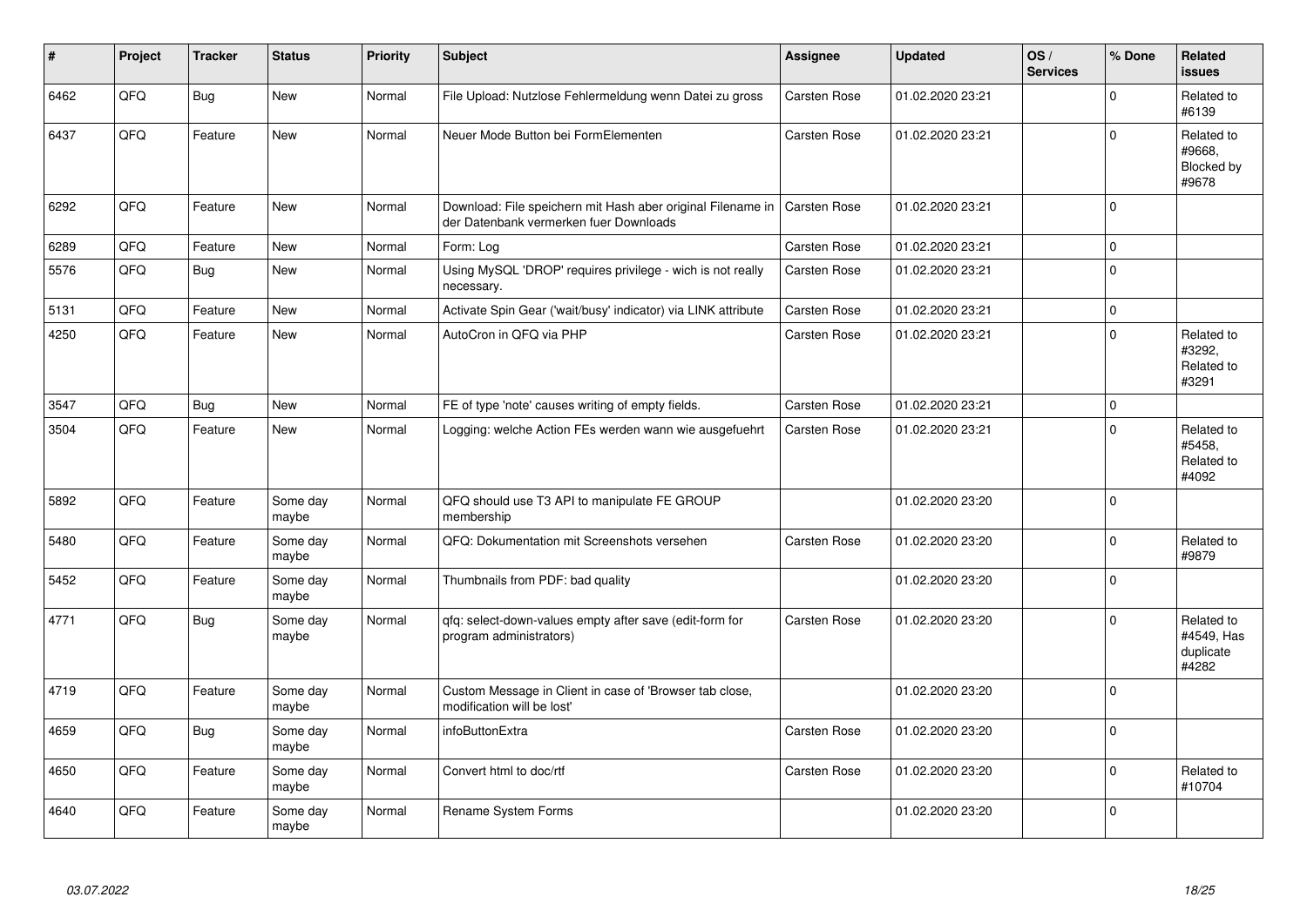| ∦    | Project | <b>Tracker</b> | <b>Status</b>     | <b>Priority</b> | <b>Subject</b>                                                                                                                                                | Assignee            | <b>Updated</b>   | OS/<br><b>Services</b> | % Done       | Related<br><b>issues</b>                    |
|------|---------|----------------|-------------------|-----------------|---------------------------------------------------------------------------------------------------------------------------------------------------------------|---------------------|------------------|------------------------|--------------|---------------------------------------------|
| 4627 | QFQ     | Feature        | Some day<br>maybe | Normal          | dbupdate: all tables - check 'create', 'modified' if it is possible<br>to change to default 'CURRENT_TIMESTAMP' and modified<br>'ON UPDATE CURRENT_TIMESTAMP' |                     | 01.02.2020 23:20 |                        | $\mathbf 0$  |                                             |
| 4626 | QFQ     | Feature        | Some day<br>maybe | Normal          | Mobile View: 'classBody=qfq-form-right' makes no sense                                                                                                        |                     | 01.02.2020 23:20 |                        | $\mathbf{0}$ |                                             |
| 4551 | QFQ     | Feature        | Some day<br>maybe | Normal          | Set 'pills' via dynamicUpdate to show/hide/disabled                                                                                                           |                     | 01.02.2020 23:20 |                        | $\mathbf 0$  | Related to<br>#3752                         |
| 4549 | QFQ     | <b>Bug</b>     | Some day<br>maybe | Normal          | TemplateGroups: FE.type SELECT loose selected value<br>after save                                                                                             | <b>Carsten Rose</b> | 01.02.2020 23:20 |                        | $\mathbf 0$  | Related to<br>#4548,<br>Related to<br>#4771 |
| 4546 | QFQ     | <b>Bug</b>     | Some day<br>maybe | Normal          | NH: SIP storage is destroyed                                                                                                                                  |                     | 01.02.2020 23:20 |                        | $\mathbf 0$  |                                             |
| 4536 | QFQ     | Feature        | Some day<br>maybe | Normal          | FE upload: problem with delete if mutliple uploads an<br>FE.name="                                                                                            |                     | 01.02.2020 23:20 |                        | $\mathbf 0$  |                                             |
| 4446 | QFQ     | Feature        | Some day<br>maybe | Normal          | New FE get same feldContainerId as last modifed FE                                                                                                            |                     | 01.02.2020 23:20 |                        | $\mathbf 0$  |                                             |
| 4443 | QFQ     | Feature        | Some day<br>maybe | Normal          | Form: multiple secondary tables                                                                                                                               |                     | 01.02.2020 23:20 |                        | $\mathbf 0$  |                                             |
| 4365 | QFQ     | Feature        | Some day<br>maybe | Normal          | Multi Language: new way of config                                                                                                                             | <b>Carsten Rose</b> | 01.02.2020 23:20 |                        | $\mathbf{0}$ |                                             |
| 4343 | QFQ     | Feature        | Some day<br>maybe | Normal          | Link: Classifier to add 'attributes'                                                                                                                          | Carsten Rose        | 01.02.2020 23:20 |                        | $\mathbf 0$  | Related to<br>#14077                        |
| 7402 | QFQ     | <b>Bug</b>     | Some day<br>maybe | Normal          | thumbnail cache: outdated picture when permission denied<br>and permission resolved.                                                                          |                     | 01.02.2020 23:20 |                        | $\mathbf 0$  |                                             |
| 7101 | QFQ     | <b>Bug</b>     | Some day<br>maybe | Normal          | 'form' in SIP and 'report' - breaks                                                                                                                           |                     | 01.02.2020 23:20 |                        | $\mathbf 0$  |                                             |
| 5851 | QFQ     | Feature        | Some day<br>maybe | Normal          | Queue System implementieren: MQTT, RabbitMQ                                                                                                                   |                     | 01.02.2020 23:20 |                        | $\mathbf 0$  | Related to<br>#5715                         |
| 5850 | QFQ     | Feature        | Some day<br>maybe | Normal          | Deployment: In QFQ Doc best practice fuer zeitgemaesses<br>Deployment beschreiben                                                                             |                     | 01.02.2020 23:20 |                        | $\Omega$     |                                             |
| 5665 | QFQ     | Feature        | Some day<br>maybe | Normal          | Versuch das '{{!' nicht mehr noetig ist.                                                                                                                      | <b>Carsten Rose</b> | 01.02.2020 23:20 |                        | $\mathbf 0$  | Related to<br>#7432,<br>Related to<br>#7434 |
| 5455 | QFO     | Feature        | Some day<br>maybe | Normal          | Mail Redirects grld abhaengig                                                                                                                                 |                     | 01.02.2020 23:20 |                        | 0            |                                             |
| 5428 | QFQ     | Feature        | Some day<br>maybe | Normal          | secure thumbnail: late render on access.                                                                                                                      | Carsten Rose        | 01.02.2020 23:20 |                        | $\mathbf 0$  |                                             |
| 5342 | QFO     | Feature        | Some day<br>maybe | Normal          | link - with HTML Attributes                                                                                                                                   |                     | 01.02.2020 23:20 |                        | $\mathbf 0$  | Related to<br>#14077                        |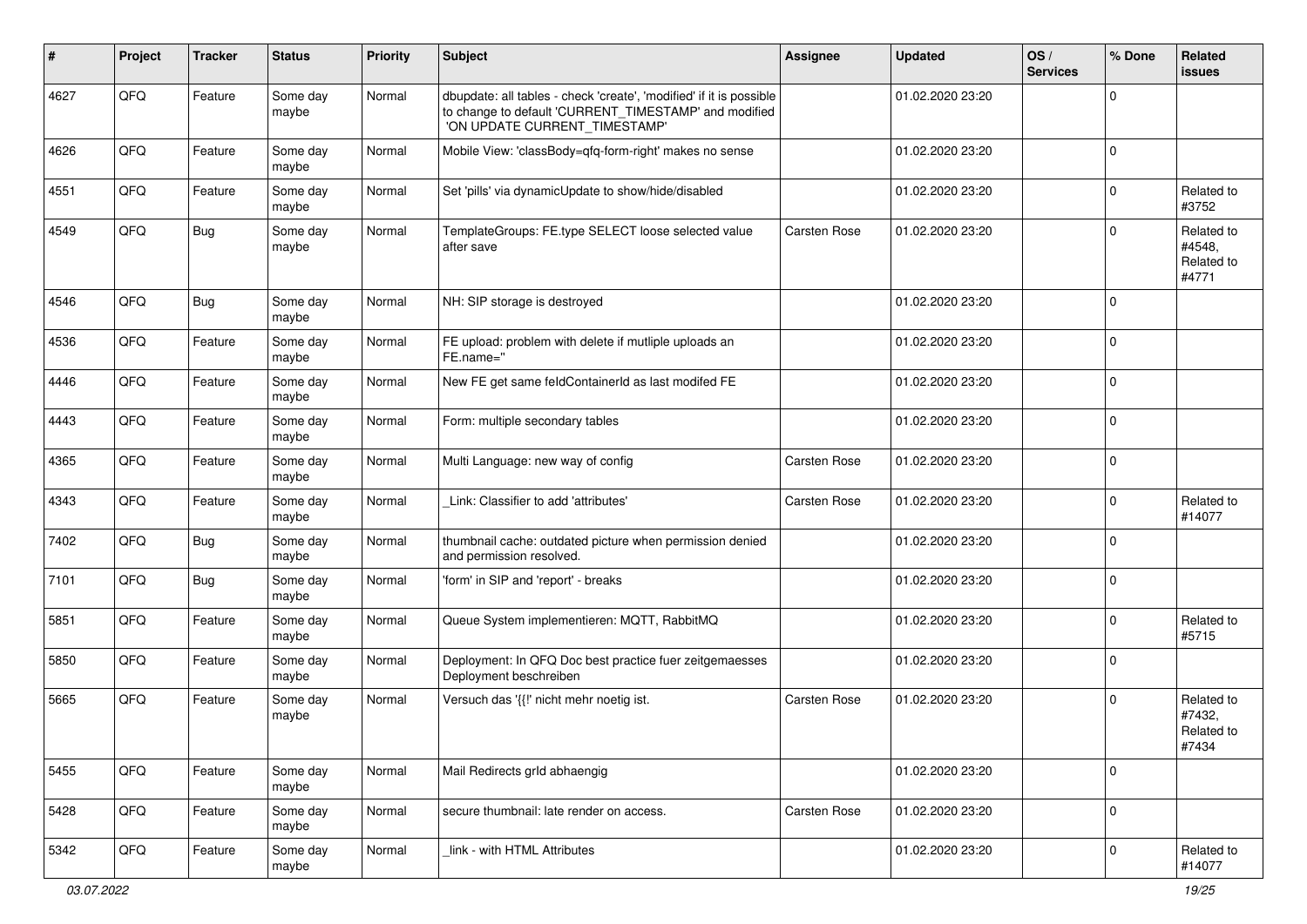| #    | Project | <b>Tracker</b> | <b>Status</b>     | <b>Priority</b> | <b>Subject</b>                                                                                                                                           | <b>Assignee</b>     | <b>Updated</b>   | OS/<br><b>Services</b> | % Done      | Related<br><b>issues</b>                    |
|------|---------|----------------|-------------------|-----------------|----------------------------------------------------------------------------------------------------------------------------------------------------------|---------------------|------------------|------------------------|-------------|---------------------------------------------|
| 5024 | QFQ     | Feature        | Some day<br>maybe | Normal          | Fabric: Generate PDF with edits                                                                                                                          | Benjamin Baer       | 01.02.2020 23:20 |                        | 0           | Related to<br>#10704                        |
| 4816 | QFQ     | Feature        | Some day<br>maybe | Normal          | Templates for QFQ Reports (Tables, Radios, )                                                                                                             |                     | 01.02.2020 23:20 |                        | 0           |                                             |
| 4757 | QFQ     | Feature        | Some day<br>maybe | Normal          | Test subrecord: download links ok? Links ok?                                                                                                             | <b>Carsten Rose</b> | 01.02.2020 23:20 |                        | $\Omega$    |                                             |
| 4652 | QFQ     | Feature        | Some day<br>maybe | Normal          | UZH CD: Weiterleitung auf benutzerdefinierte 403/404 Seite                                                                                               | <b>Carsten Rose</b> | 01.02.2020 23:20 |                        | 0           |                                             |
| 4651 | QFQ     | Bug            | Some day<br>maybe | Normal          | "Loading document" Modal wird angezeigt bei uzhcd type=2<br>Ansicht                                                                                      | <b>Carsten Rose</b> | 01.02.2020 23:20 |                        | $\mathbf 0$ |                                             |
| 4454 | QFQ     | <b>Bug</b>     | Some day<br>maybe | Normal          | Required Elements: multiple elements in a row - whole row<br>marked if only one input is empty.                                                          | Benjamin Baer       | 01.02.2020 23:20 |                        | $\mathbf 0$ |                                             |
| 4439 | QFQ     | Feature        | Some day<br>maybe | Normal          | Log: report all actions fired by an FE Element, incl. the<br>original directive (slaveld, sqllnsert, )                                                   |                     | 01.02.2020 23:20 |                        | $\mathbf 0$ | Related to<br>#4432,<br>Related to<br>#5458 |
| 4435 | QFQ     | Feature        | Some day<br>maybe | Normal          | Report: striptags - specify allowed tags                                                                                                                 |                     | 01.02.2020 23:20 |                        | $\mathbf 0$ |                                             |
| 4433 | QFQ     | Feature        | Some day<br>maybe | Normal          | Log when SIP will be destroyed by QFQ for any (security)<br>reason                                                                                       |                     | 01.02.2020 23:20 |                        | $\mathbf 0$ | Related to<br>#4432,<br>Related to<br>#5458 |
| 4398 | QFQ     | <b>Bug</b>     | Some day<br>maybe | Normal          | Typeahead: mouse click in a prefilled input opens a single<br>item dropdown with the current value - click on it seems to<br>set the value, not the key. | Benjamin Baer       | 01.02.2020 23:20 |                        | 0           | Related to<br>#4457                         |
| 4330 | QFQ     | Feature        | Some day<br>maybe | Normal          | Error Message: report missing {{ / }} in sqlUpdate, sqlInsert,<br>sqlDelete, sqlAfter, sqlBefore in FE action elements.                                  | Carsten Rose        | 01.02.2020 23:20 |                        | $\mathbf 0$ |                                             |
| 4328 | QFQ     | Bug            | Some day<br>maybe | Normal          | Error Message: Show FE name/number on problems in FE                                                                                                     | <b>Carsten Rose</b> | 01.02.2020 23:20 |                        | $\mathbf 0$ |                                             |
| 1234 | QFQ     | Feature        | Some day<br>maybe | Normal          | QF: Record numbering: Im Grid soll in Spalte 1 optional die<br>laufende Nummer der Records angezeigt werden.                                             |                     | 01.02.2020 23:20 |                        | $\mathbf 0$ |                                             |
| 955  | QFQ     | Feature        | Some day<br>maybe | Normal          | QF: Notizen vor/nach dem Form                                                                                                                            |                     | 01.02.2020 23:20 |                        | $\mathbf 0$ |                                             |
| 8522 | QFQ     | Feature        | Some day<br>maybe | Normal          | build QFQ - npm warnings                                                                                                                                 | Benjamin Baer       | 01.02.2020 23:19 |                        | 50          |                                             |
| 8056 | QFO     | Feature        | Some day<br>maybe | Normal          | Termin Organisation (Reservation)                                                                                                                        |                     | 01.02.2020 23:19 |                        | $\mathbf 0$ | Related to<br>#8658                         |
| 7921 | QFQ     | Feature        | Some day<br>maybe | Normal          | Rest API Export: URL kuerzer machen                                                                                                                      |                     | 01.02.2020 23:19 |                        | $\mathbf 0$ |                                             |
| 7281 | QFO     | Bug            | Some day<br>maybe | Normal          | Subrecords: on large screen separator line too short                                                                                                     |                     | 01.02.2020 23:19 |                        | $\mathbf 0$ |                                             |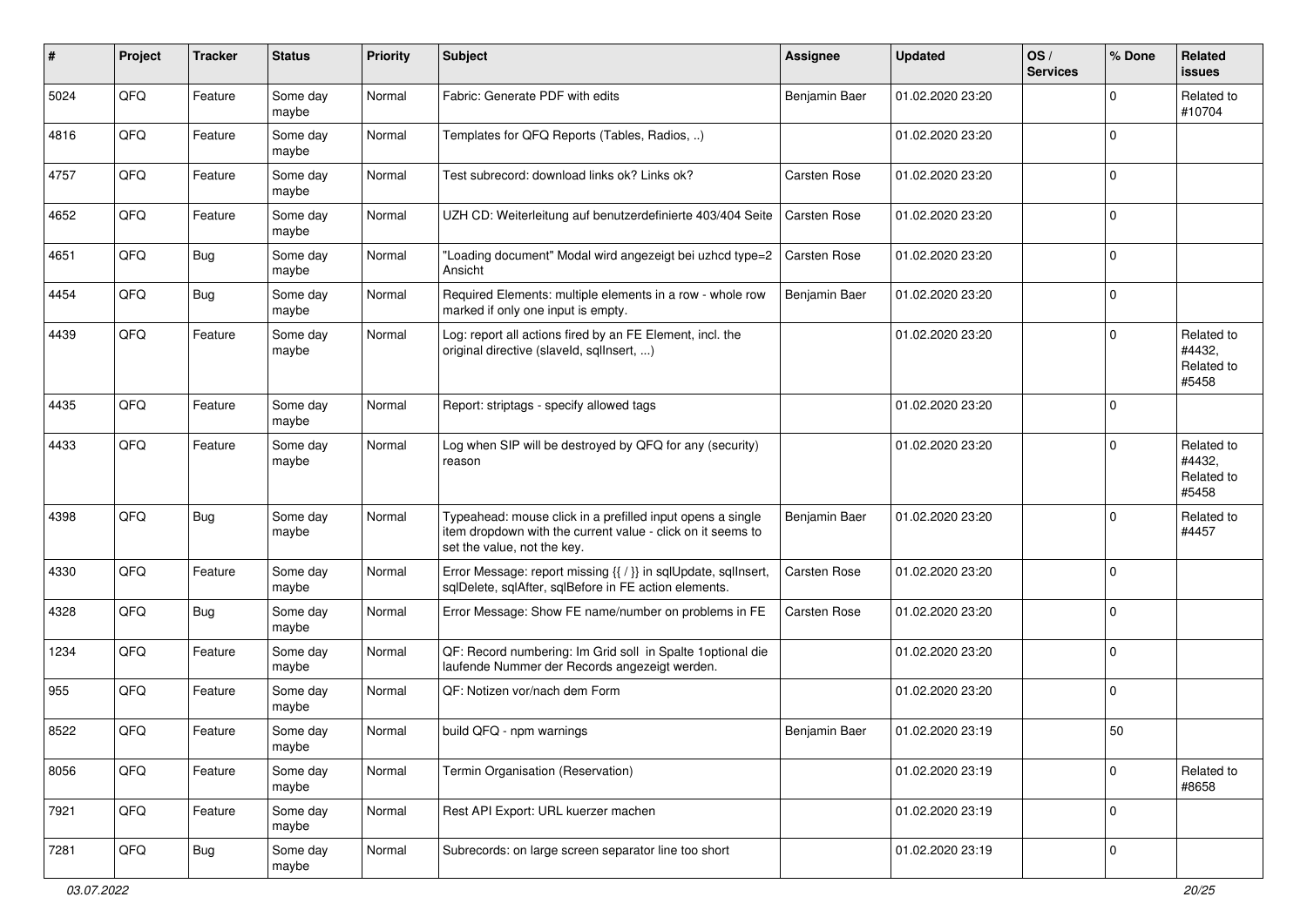| #    | Project | <b>Tracker</b> | <b>Status</b>     | <b>Priority</b> | <b>Subject</b>                                                                                                       | Assignee            | <b>Updated</b>   | OS/<br><b>Services</b> | % Done       | <b>Related</b><br><b>issues</b> |
|------|---------|----------------|-------------------|-----------------|----------------------------------------------------------------------------------------------------------------------|---------------------|------------------|------------------------|--------------|---------------------------------|
| 7100 | QFQ     | Feature        | Some day<br>maybe | Normal          | Download: log access, max downloads, time limit                                                                      |                     | 01.02.2020 23:19 |                        | $\Omega$     |                                 |
| 6704 | QFQ     | Feature        | Some day<br>maybe | Normal          | Upload Mode: Bilder in Notizen rechts sollen aktuellen<br>Upload repräsentieren.                                     |                     | 01.02.2020 23:19 |                        | $\Omega$     | Related to<br>#3264             |
| 6084 | QFQ     | Feature        | Some day<br>maybe | Normal          | New escape type: 'D' - convert date                                                                                  |                     | 01.02.2020 23:19 |                        | $\Omega$     |                                 |
| 5991 | QFQ     | <b>Bug</b>     | Some day<br>maybe | Normal          | URLs with ' ' or long parameter are problematic                                                                      | <b>Carsten Rose</b> | 01.02.2020 23:19 |                        | $\Omega$     |                                 |
| 5983 | QFQ     | Feature        | Some day<br>maybe | Normal          | Form Submit (save & update): normalize date/-time FE                                                                 | <b>Carsten Rose</b> | 01.02.2020 23:19 |                        | $\mathbf{0}$ |                                 |
| 5923 | QFQ     | Feature        | Some day<br>maybe | Normal          | fillStoreSystemBySqlLate                                                                                             |                     | 01.02.2020 23:19 |                        | $\Omega$     |                                 |
| 5895 | QFQ     | Feature        | Some day<br>maybe | Normal          | Tutorial: List of all QFQ Features                                                                                   |                     | 01.02.2020 23:19 |                        | $\mathbf 0$  |                                 |
| 5893 | QFQ     | Feature        | Some day<br>maybe | Normal          | Edit on double-click                                                                                                 |                     | 01.02.2020 23:19 |                        | $\Omega$     | Related to<br>#5894             |
| 5877 | QFQ     | <b>Bug</b>     | Some day<br>maybe | Normal          | FE.type=note:bsColumn strange behaviour                                                                              |                     | 01.02.2020 23:19 |                        | $\Omega$     |                                 |
| 5852 | QFQ     | Feature        | Some day<br>maybe | Normal          | Logging: mail.log / sql.log - im FE anzeigen und via AJAX<br>aktualisieren                                           | Carsten Rose        | 01.02.2020 23:19 |                        | $\mathbf 0$  | Related to<br>#5885             |
| 5805 | QFQ     | Feature        | Some day<br>maybe | Normal          | TypeAHead SQL value instead of key stored                                                                            |                     | 01.02.2020 23:19 |                        | $\mathbf 0$  | Related to<br>#5444             |
| 5768 | QFQ     | <b>Bug</b>     | Some day<br>maybe | Normal          | '{{pageLanguage:T}}' missing if QFQ is called via api                                                                | <b>Carsten Rose</b> | 01.02.2020 23:19 |                        | $\mathbf{0}$ |                                 |
| 5706 | QFQ     | <b>Bug</b>     | Some day<br>maybe | Normal          | upload: fileDestination needs to be sanatized                                                                        | <b>Carsten Rose</b> | 01.02.2020 23:19 |                        | $\mathbf 0$  |                                 |
| 5579 | QFQ     | Feature        | Some day<br>maybe | Normal          | Enhance Doc / Presentation: variable type 'link column type'                                                         | <b>Carsten Rose</b> | 01.02.2020 23:19 |                        | $\mathbf 0$  |                                 |
| 5557 | QFQ     | <b>Bug</b>     | Some day<br>maybe | Normal          | Form load: STORE_RECORD filled, but should be empty                                                                  | Carsten Rose        | 01.02.2020 23:19 |                        | $\Omega$     |                                 |
| 5389 | QFQ     | Feature        | Some day<br>maybe | Normal          | QFQ Design: Multline label / note                                                                                    | Benjamin Baer       | 01.02.2020 23:19 |                        | $\Omega$     |                                 |
| 5132 | QFQ     | Feature        | Some day<br>maybe | Normal          | Error Message sendmail missing attachment: more details                                                              | Carsten Rose        | 01.02.2020 23:19 |                        | $\mathbf 0$  |                                 |
| 5021 | QFQ     | <b>Bug</b>     | Some day<br>maybe | Normal          | FE.typ=extra - during save displays error 'datum2' already<br>filled in STORE_SIP - the value is stored nevertheless | <b>Carsten Rose</b> | 01.02.2020 23:19 |                        | 0            | Related to<br>#3875             |
| 4872 | QFQ     | Feature        | Some day<br>maybe | Normal          | Fields of Typo3 page available in STORE_TYPO3                                                                        | <b>Carsten Rose</b> | 01.02.2020 23:19 |                        | $\Omega$     |                                 |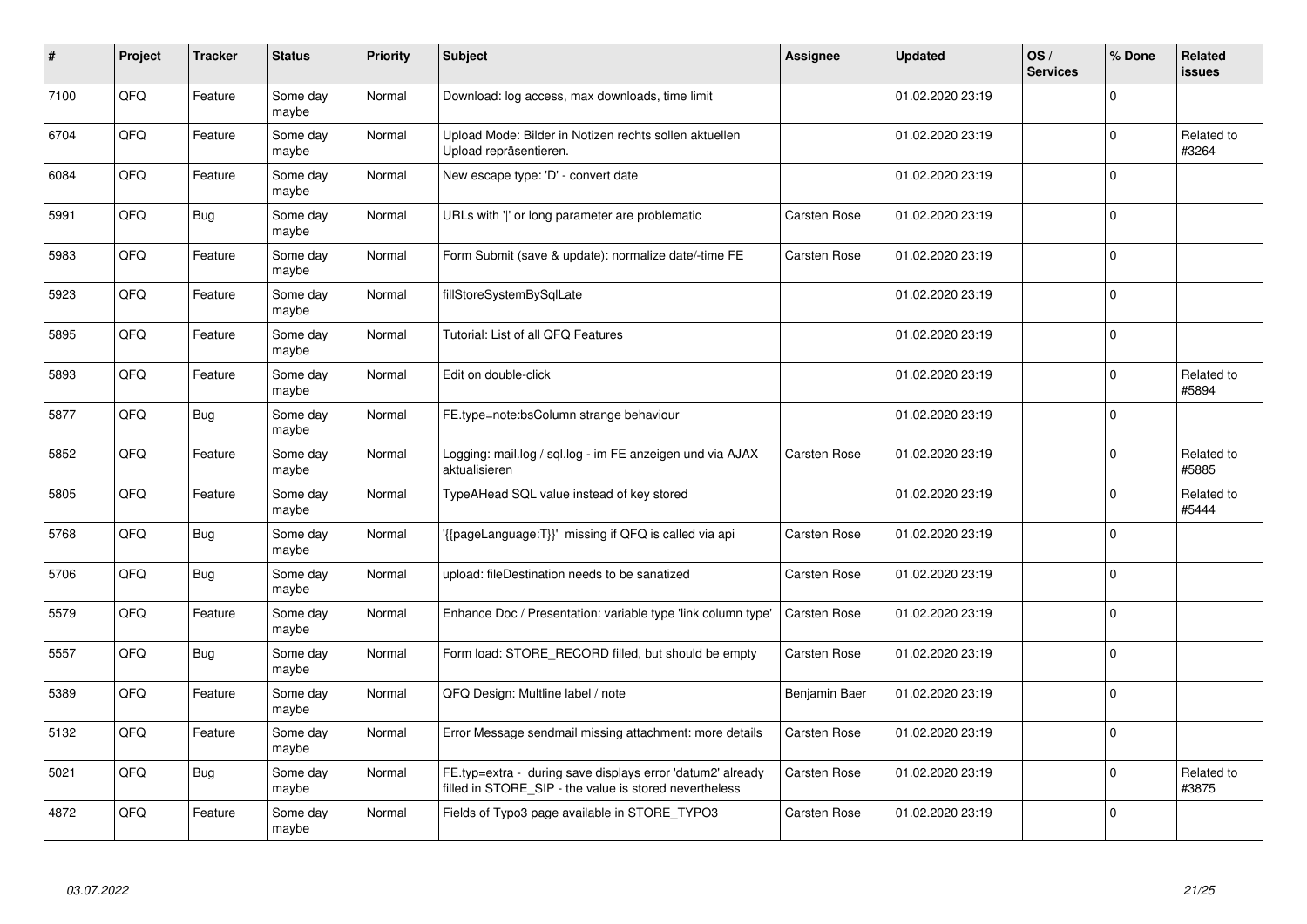| $\pmb{\#}$ | Project | <b>Tracker</b> | <b>Status</b>     | <b>Priority</b> | <b>Subject</b>                                                                                                     | <b>Assignee</b>     | <b>Updated</b>   | OS/<br><b>Services</b> | % Done      | Related<br><b>issues</b> |
|------------|---------|----------------|-------------------|-----------------|--------------------------------------------------------------------------------------------------------------------|---------------------|------------------|------------------------|-------------|--------------------------|
| 4869       | QFQ     | Feature        | Some day<br>maybe | Normal          | Dynamic Update (show, hide, readonly?, required?) for<br><b>Template Group Elements</b>                            | <b>Carsten Rose</b> | 01.02.2020 23:19 |                        | $\Omega$    | Related to<br>#4865      |
| 4606       | QFQ     | Feature        | Some day<br>maybe | Normal          | link: qualifier to render bootstrap button                                                                         | <b>Carsten Rose</b> | 01.02.2020 23:19 |                        | $\mathbf 0$ |                          |
| 4583       | QFQ     | Bug            | Some day<br>maybe | Normal          | Dynamic Update bei TypeAhead Feldern                                                                               | <b>Carsten Rose</b> | 01.02.2020 23:19 |                        | 0           |                          |
| 4528       | QFQ     | Bug            | Some day<br>maybe | Normal          | extraButtonLock mit SQLAhead Bug                                                                                   | <b>Carsten Rose</b> | 01.02.2020 23:19 |                        | 0           |                          |
| 4092       | QFQ     | Bug            | Some day<br>maybe | Normal          | 1) Logging verbessern wann welches FE warum<br>ausgefuehrt wird, 2) Documentation: Best Practice Template<br>Group | Carsten Rose        | 01.02.2020 23:19 |                        | $\mathbf 0$ | Related to<br>#3504      |
| 3613       | QFQ     | Bug            | Some day<br>maybe | Normal          | note /note unchecked -> note div (col-md) wird weiterhin<br>gerendert                                              | Elias Villiger      | 01.02.2020 23:19 |                        | 100         |                          |
| 9968       | QFQ     | Feature        | Priorize          | Normal          | Tooltip in Links for Developer                                                                                     | Carsten Rose        | 01.02.2020 23:17 |                        | $\mathbf 0$ |                          |
| 8277       | QFQ     | Feature        | Priorize          | Normal          | fe.parameter.default=                                                                                              | <b>Carsten Rose</b> | 01.02.2020 23:17 |                        | $\Omega$    | Related to<br>#8113      |
| 9928       | QFQ     | Feature        | Priorize          | Normal          | SpecialColumnName: a) Deprecated: ' AS "_+tag " ', b)<br>New: ' AS "_ <tag1><tag2>" '</tag2></tag1>                | <b>Carsten Rose</b> | 01.02.2020 23:17 |                        | $\Omega$    | Related to<br>#9929      |
| 10014      | QFQ     | Feature        | <b>New</b>        | Normal          | Manual.rst: describe behaviour and process order of<br>fillStoreVar, slaveId, sqlBefore,                           | Carsten Rose        | 01.02.2020 22:31 |                        | $\Omega$    |                          |
| 9855       | QFQ     | Bug            | <b>New</b>        | Normal          | <b>Required Check</b>                                                                                              |                     | 01.02.2020 15:56 |                        | 0           |                          |
| 9773       | QFQ     | <b>Bug</b>     | <b>New</b>        | Normal          | form.parameter.formModeGlobal=requiredOff                                                                          | <b>Carsten Rose</b> | 01.02.2020 15:56 |                        | $\mathbf 0$ |                          |
| 9898       | QFQ     | Bug            | Feedback          | Normal          | Formular trotz Timeout gespeichert                                                                                 | Benjamin Baer       | 01.02.2020 15:56 |                        | $\mathbf 0$ |                          |
| 9535       | QFQ     | Bug            | Feedback          | Normal          | Report:  AS '_vertical' - column to wide - vertical >> rot45,<br>rot90                                             | Benjamin Baer       | 01.02.2020 15:56 |                        | $\Omega$    |                          |
| 9024       | QFQ     | Bug            | Some day<br>maybe | Normal          | QFQ Einarbeitung                                                                                                   |                     | 01.02.2020 15:56 |                        | 0           |                          |
| 2643       | QFQ     | Bug            | Some day<br>maybe | Normal          | Zend / PHP Webinars anschauen                                                                                      | <b>Carsten Rose</b> | 01.02.2020 15:56 |                        | $\Omega$    |                          |
| 9983       | QFQ     | Feature        | New               | Normal          | Report Notation: new keyword 'range'                                                                               | <b>Carsten Rose</b> | 01.02.2020 15:55 |                        | $\Omega$    |                          |
| 9975       | QFQ     | Bug            | Priorize          | Normal          | Dropdown Menu: 'r:3' broken                                                                                        | <b>Carsten Rose</b> | 01.02.2020 10:13 |                        | 0           |                          |
| 9947       | QFQ     | Bug            | Priorize          | Normal          | Unwanted error message if missing 'typeAheadSqlPrefetch'                                                           | Carsten Rose        | 01.02.2020 10:13 |                        | $\Omega$    |                          |
| 9900       | QFQ     | Feature        | Priorize          | Normal          | Generic API Call: tt-content record >> JSON                                                                        | Carsten Rose        | 01.02.2020 10:13 |                        | 0           |                          |
| 9862       | QFQ     | <b>Bug</b>     | Priorize          | Normal          | Failed writing to sql mail qfq.log should throw an exception                                                       | Carsten Rose        | 01.02.2020 10:13 |                        | $\mathbf 0$ |                          |
| 8585       | QFQ     | Feature        | Priorize          | Normal          | Enhance Error message for 'unknown form'                                                                           | Carsten Rose        | 01.02.2020 10:13 |                        | $\mathbf 0$ |                          |
| 8584       | QFQ     | Feature        | Priorize          | Normal          | FE 'Action' - never assign to Container (except Template<br>Group)                                                 | Carsten Rose        | 01.02.2020 10:13 |                        | 0           |                          |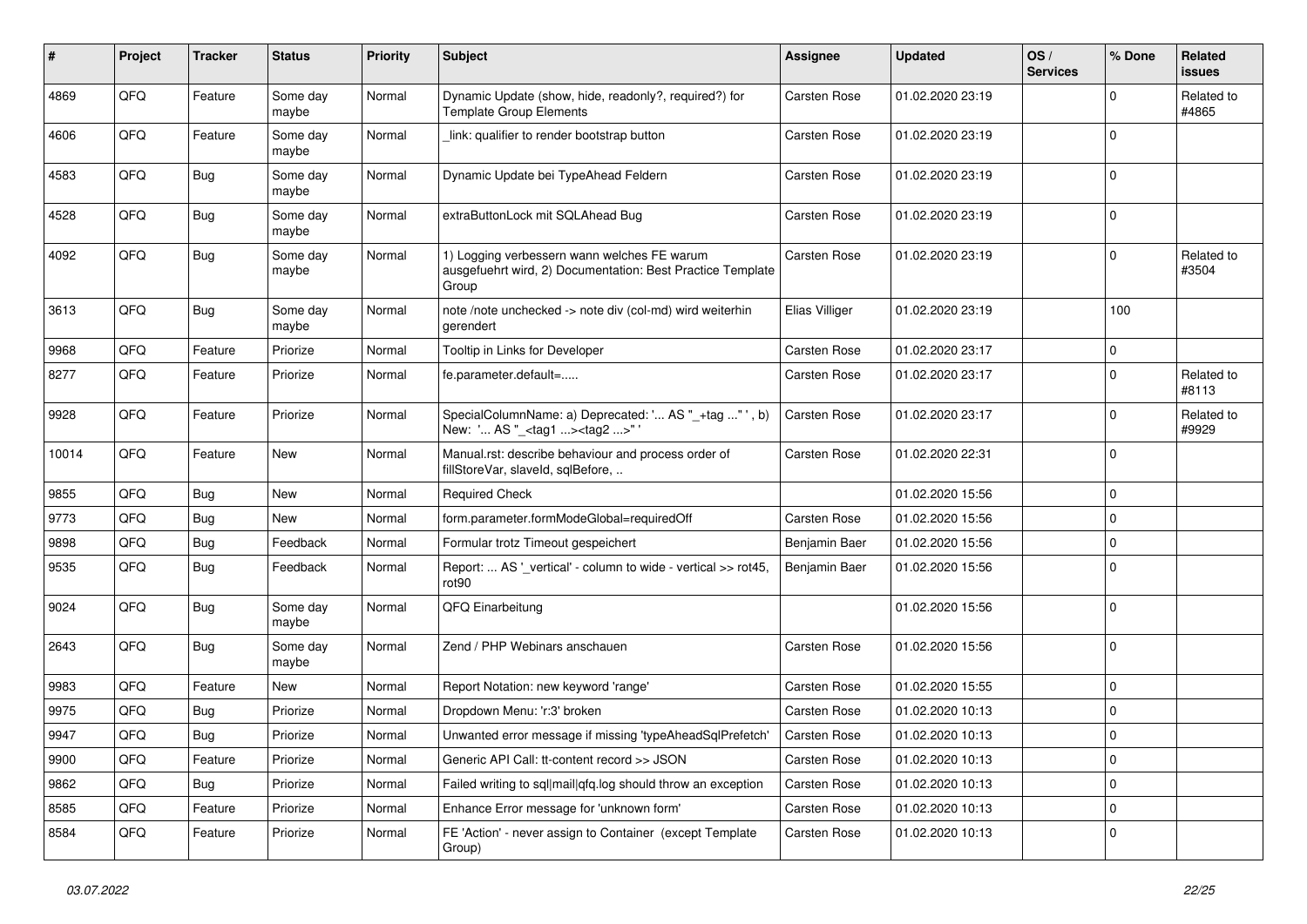| ∦    | Project | <b>Tracker</b> | <b>Status</b> | <b>Priority</b> | <b>Subject</b>                                                                                                                        | <b>Assignee</b>     | <b>Updated</b>   | OS/<br><b>Services</b> | % Done      | <b>Related</b><br>issues |
|------|---------|----------------|---------------|-----------------|---------------------------------------------------------------------------------------------------------------------------------------|---------------------|------------------|------------------------|-------------|--------------------------|
| 8037 | QFQ     | <b>Bug</b>     | Priorize      | Normal          | FE.type=upload (advanced mode): {{slaveld:V}} missing<br>during dynamic update                                                        | Carsten Rose        | 01.02.2020 10:13 |                        | $\Omega$    |                          |
| 8034 | QFQ     | Feature        | Priorize      | Normal          | FormElement 'data': 22.22.2222 should not be accepted                                                                                 | <b>Carsten Rose</b> | 01.02.2020 10:13 |                        | $\Omega$    |                          |
| 7656 | QFQ     | Bug            | Priorize      | Normal          | FE with required, 'pattern' and 'extraButtonLock': always<br>complain about missing value                                             | Carsten Rose        | 01.02.2020 10:13 |                        | $\Omega$    |                          |
| 7630 | QFQ     | Feature        | Priorize      | Normal          | detailed error message for simple upload                                                                                              | <b>Carsten Rose</b> | 01.02.2020 10:13 |                        | $\Omega$    |                          |
| 7616 | QFQ     | Bug            | Priorize      | Normal          | Selectlist with Enum & Dynamic Update                                                                                                 | Carsten Rose        | 01.02.2020 10:13 |                        | $\Omega$    |                          |
| 7522 | QFQ     | Feature        | Priorize      | Normal          | Inserting default index.html to folder (Avoid Apache<br>Indexing)                                                                     | <b>Carsten Rose</b> | 01.02.2020 10:13 |                        | $\mathbf 0$ |                          |
| 7290 | QFQ     | Feature        | Priorize      | Normal          | FormEditor: title as textarea if LEN(title)>60                                                                                        | Carsten Rose        | 01.02.2020 10:13 |                        | $\mathbf 0$ | Blocked by<br>#7682      |
| 7217 | QFQ     | Feature        | Priorize      | Normal          | Download: notice User if ` sip=?` is missing                                                                                          | Carsten Rose        | 01.02.2020 10:13 |                        | $\Omega$    |                          |
| 6998 | QFQ     | Feature        | Priorize      | Normal          | Form: with debug=on show column information as tooltip of<br>column label                                                             | <b>Carsten Rose</b> | 01.02.2020 10:13 |                        | $\Omega$    |                          |
| 6574 | QFQ     | Bug            | Priorize      | Normal          | gfg.log: Fehlermeldung wurde angezeigt, aber nicht geloggt                                                                            | Carsten Rose        | 01.02.2020 10:13 |                        | $\Omega$    |                          |
| 5942 | QFQ     | Feature        | Priorize      | Normal          | 'L' and 'type': append to links, generate via '_link' by using<br>'u:' .                                                              | <b>Carsten Rose</b> | 01.02.2020 10:13 |                        | $\mathbf 0$ |                          |
| 3782 | QFQ     | Bug            | Priorize      | Normal          | Bei fehlerhafter Eingabe (z.B. Datum) sollte das erwartete<br>Format angezeigt werden                                                 | Carsten Rose        | 01.02.2020 10:13 |                        | $\Omega$    |                          |
| 7920 | QFQ     | Feature        | <b>New</b>    | Normal          | FE: Syntax Highlight, Zeinlenumbruch                                                                                                  | <b>Carsten Rose</b> | 01.02.2020 10:03 |                        | $\mathbf 0$ |                          |
| 5782 | QFQ     | Feature        | <b>New</b>    | Normal          | NextCloud API                                                                                                                         | <b>Carsten Rose</b> | 01.02.2020 10:02 |                        | $\mathbf 0$ |                          |
| 7660 | QFQ     | Feature        | <b>New</b>    | Normal          | IMAP: import mails to DB, move / delete mails                                                                                         | <b>Carsten Rose</b> | 01.02.2020 09:52 |                        | $\mathbf 0$ |                          |
| 9927 | QFQ     | Feature        | <b>New</b>    | Normal          | QFQ Update: a) Update nur machen wenn BE User<br>eingeloggt ist., b) Bei Fehler genaue Meldung welcher<br>Updateschritt Probleme hat. | Carsten Rose        | 22.01.2020 12:59 |                        | $\Omega$    |                          |
| 9853 | QFQ     | Feature        | <b>New</b>    | Normal          | Check das SQL / QFQ / Mail Logfile geschrieben wird                                                                                   |                     | 09.01.2020 11:15 |                        | $\Omega$    |                          |
| 9777 | QFQ     | Feature        | New           | Normal          | Logging QFQ Variables                                                                                                                 | Carsten Rose        | 16.12.2019 17:17 |                        | $\Omega$    |                          |
| 8702 | QFQ     | Feature        | <b>New</b>    | Normal          | Load Record which is locked: missing user info                                                                                        | Carsten Rose        | 11.12.2019 16:16 |                        | $\Omega$    | Related to<br>#9789      |
| 7480 | QFQ     | Feature        | <b>New</b>    | Normal          | Record History (Undo / Redo)                                                                                                          | Carsten Rose        | 11.12.2019 16:16 |                        | $\Omega$    | Related to<br>#2361      |
| 6602 | QFQ     | Feature        | <b>New</b>    | Normal          | Formlet: in Report auf Mausklick ein mini-form oeffnen                                                                                | Carsten Rose        | 11.12.2019 16:16 |                        | $\Omega$    |                          |
| 4756 | QFQ     | Bug            | <b>New</b>    | Normal          | Form dirty even nothing changes                                                                                                       | <b>Carsten Rose</b> | 11.12.2019 16:16 |                        | $\Omega$    |                          |
| 4023 | QFQ     | Feature        | <b>New</b>    | Normal          | prepared statements - FE action: salveld, sgllnsert,<br>sqlUpdate, sqlDelete, sqlBefore, sqlAfter                                     | <b>Carsten Rose</b> | 11.12.2019 16:15 |                        | $\Omega$    |                          |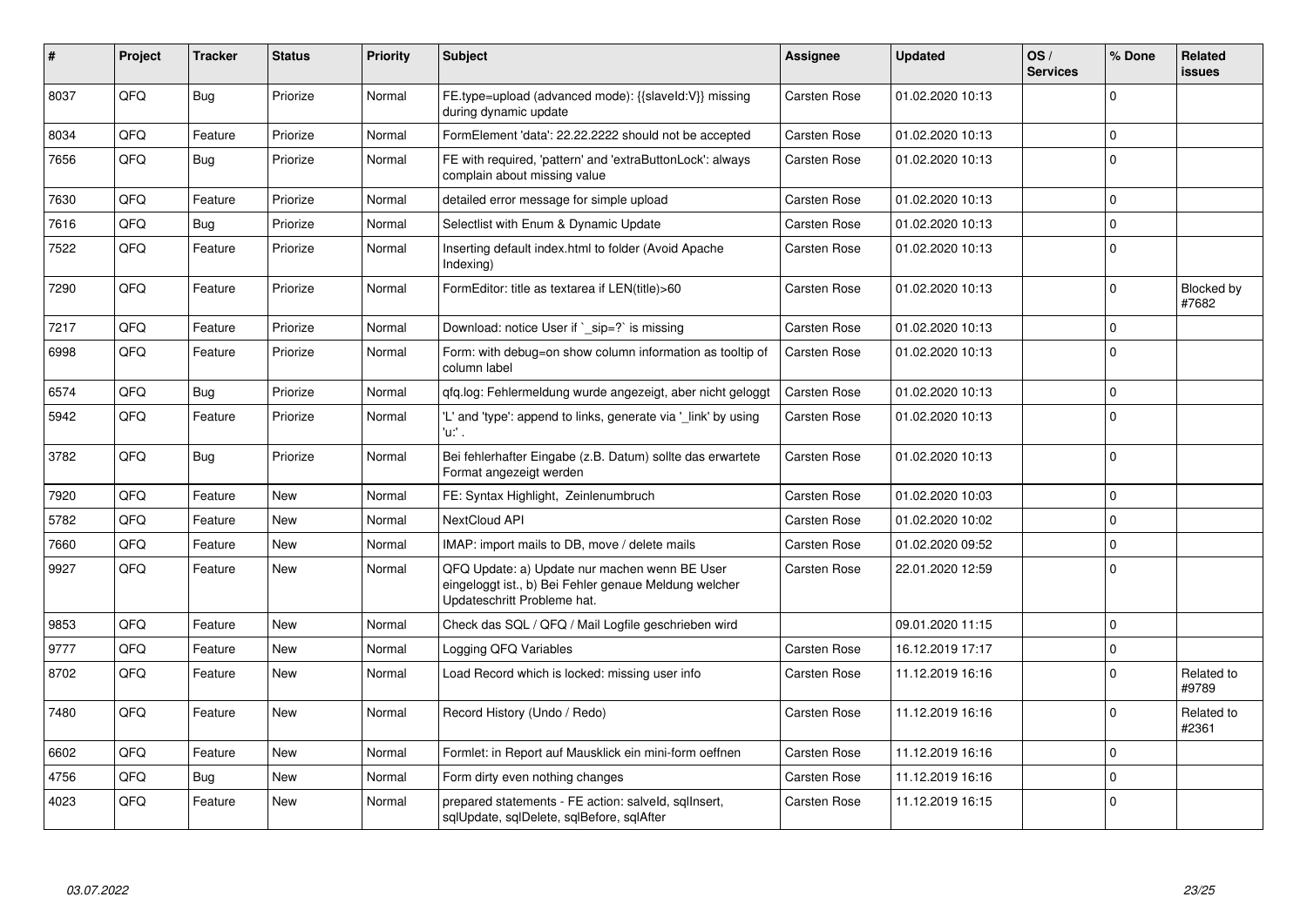| #    | Project | <b>Tracker</b> | <b>Status</b>     | <b>Priority</b> | <b>Subject</b>                                                                                                     | Assignee            | <b>Updated</b>   | OS/<br><b>Services</b> | % Done              | Related<br><b>issues</b>                    |
|------|---------|----------------|-------------------|-----------------|--------------------------------------------------------------------------------------------------------------------|---------------------|------------------|------------------------|---------------------|---------------------------------------------|
| 2361 | QFQ     | Feature        | New               | Normal          | Logging wer/wann/wo welches Formular aufgerufen hat                                                                | Carsten Rose        | 11.12.2019 16:15 |                        | 0                   | Related to<br>#4432,<br>Related to<br>#7480 |
| 3267 | QFQ     | Feature        | Some day<br>maybe | Normal          | 2 Forms auf einer Seite: real + Read only                                                                          | Carsten Rose        | 11.12.2019 16:03 |                        | $\Omega$            |                                             |
| 3216 | QFQ     | Feature        | Some day<br>maybe | Normal          | dynamic update für checkbox label2                                                                                 | <b>Carsten Rose</b> | 11.12.2019 16:03 |                        | $\mathbf 0$         | Related to<br>#2081                         |
| 3130 | QFQ     | <b>Bug</b>     | Some day<br>maybe | Normal          | Debug Info's nicht korrekt nach 'New > Save'.                                                                      | <b>Carsten Rose</b> | 11.12.2019 16:03 |                        | 0                   | Related to<br>#3253                         |
| 2995 | QFQ     | Feature        | Some day<br>maybe | Normal          | Dropdown JQuery Plugin: 'chosen' - Moeglichkeit um Select<br>Listen mehr Funktion zu geben. Kein Bootstrap noetig. | <b>Carsten Rose</b> | 11.12.2019 16:03 |                        | $\Omega$            |                                             |
| 2950 | QFQ     | Feature        | Some day<br>maybe | Normal          | Inhalt QFQ Records als File                                                                                        |                     | 11.12.2019 16:03 |                        | $\Omega$            |                                             |
| 2084 | QFQ     | Feature        | Some day<br>maybe | Normal          | Mailto mit encryption: Subrecord                                                                                   | Carsten Rose        | 11.12.2019 16:03 |                        | 0                   | Related to<br>#2082                         |
| 2063 | QFQ     | Bug            | Some day<br>maybe | Normal          | Pills auf 'inaktiv' setzen falls keine Element auf dem Pill<br>sichtbar sind.                                      | Benjamin Baer       | 11.12.2019 16:03 |                        | $\Omega$            | Related to<br>#3752                         |
| 1946 | QFQ     | Feature        | Some day<br>maybe | Normal          | Kontrolle ob der ReadOnly Modus bei den<br>Formularelementen korrekt implementiert ist                             | Carsten Rose        | 11.12.2019 16:03 |                        | 0                   |                                             |
| 1635 | QFQ     | Feature        | Some day<br>maybe | Normal          | QFQ Extension content record: weitere Optionen<br>einblenden.                                                      | <b>Carsten Rose</b> | 11.12.2019 16:03 |                        | $\mathbf 0$         |                                             |
| 1623 | QFQ     | Feature        | Some day<br>maybe | Normal          | RealURL                                                                                                            |                     | 11.12.2019 16:03 |                        | 30                  |                                             |
| 1510 | QFQ     | Feature        | Some day<br>maybe | Normal          | jquery von google laden, falls das nicht geht lokal                                                                |                     | 11.12.2019 16:03 |                        | $\mathbf 0$         |                                             |
| 1253 | QFQ     | Feature        | Some day<br>maybe | Normal          | QF: Colorpicker                                                                                                    |                     | 11.12.2019 16:03 |                        | $\Omega$            |                                             |
| 1251 | QFQ     | Feature        | Some day<br>maybe | Normal          | QF: Combo                                                                                                          |                     | 11.12.2019 16:03 |                        | $\Omega$            |                                             |
| 4293 | QFQ     | Bug            | Some day<br>maybe | Normal          | Download broken if token 'd:' is missing - but no error<br>message                                                 | Carsten Rose        | 11.12.2019 16:03 |                        | $\Omega$            | Related to<br>#7514                         |
| 4259 | QFQ     | Feature        | Some day<br>maybe | Normal          | Instant trigger a cron job                                                                                         | Carsten Rose        | 11.12.2019 16:03 |                        | $\mathbf 0$         |                                             |
| 4197 | QFQ     | Feature        | Some day<br>maybe | Normal          | Unit Test fuer JSON Stream von QuickFormQuery.php ><br>doForm()                                                    | <b>Carsten Rose</b> | 11.12.2019 16:03 |                        | $\mathbf 0$         |                                             |
| 4138 | QFO     | Bug            | Some day<br>maybe | Normal          | _style fehlt                                                                                                       |                     | 11.12.2019 16:03 |                        | $\mathbf 0$         |                                             |
| 4122 | QFO     | <b>Bug</b>     | Some day<br>maybe | Normal          | file: Render Mode hat keinen Effekt                                                                                |                     | 11.12.2019 16:03 |                        | $\mathsf{O}\xspace$ |                                             |